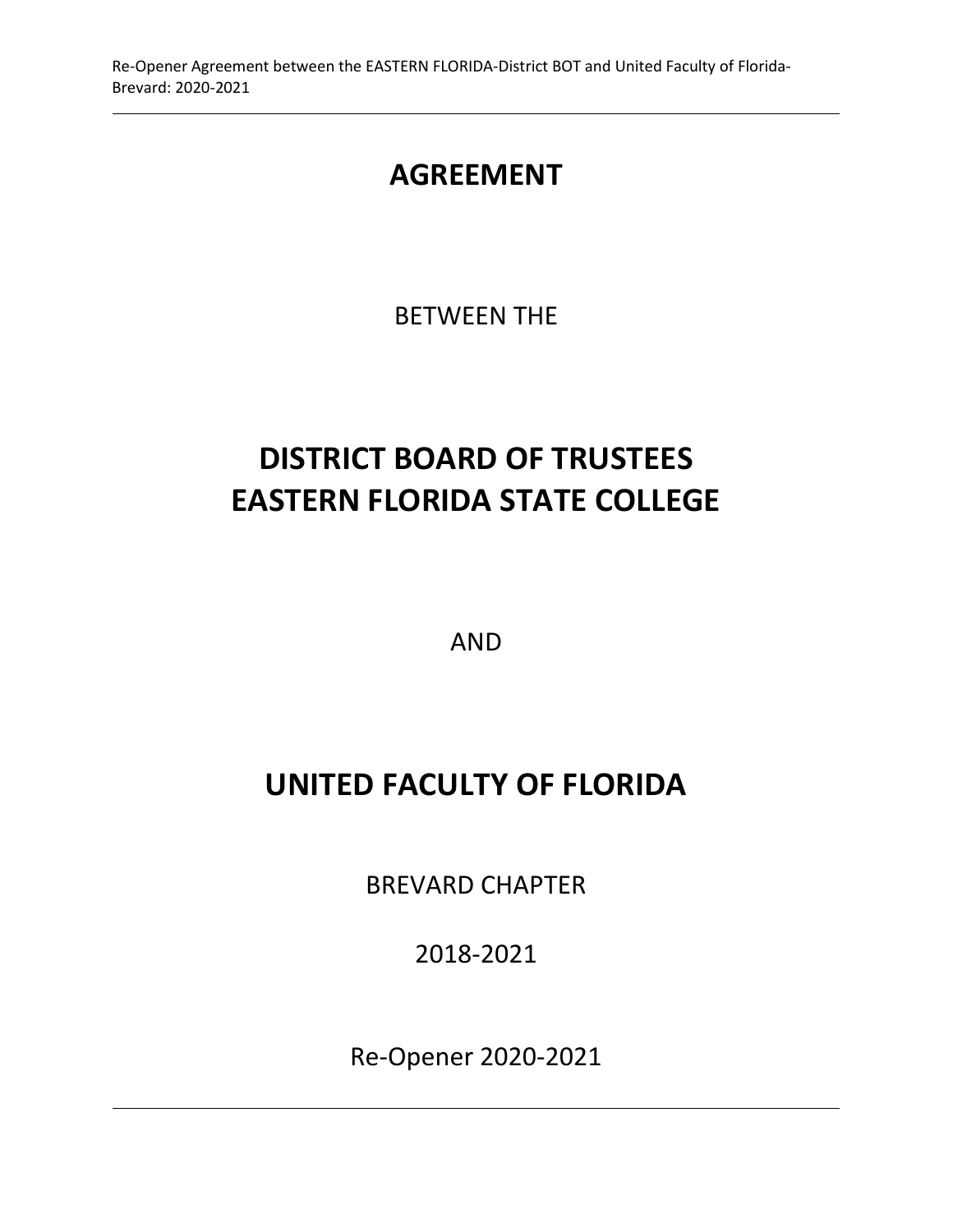# **ARTICLE 3: Definitions**

# **3.36—Day / Night Course**

For the purposes of scheduling, any course that begins instruction at 5:00PM or later shall be considered a night course. All courses that begin before that time shall be considered a day course.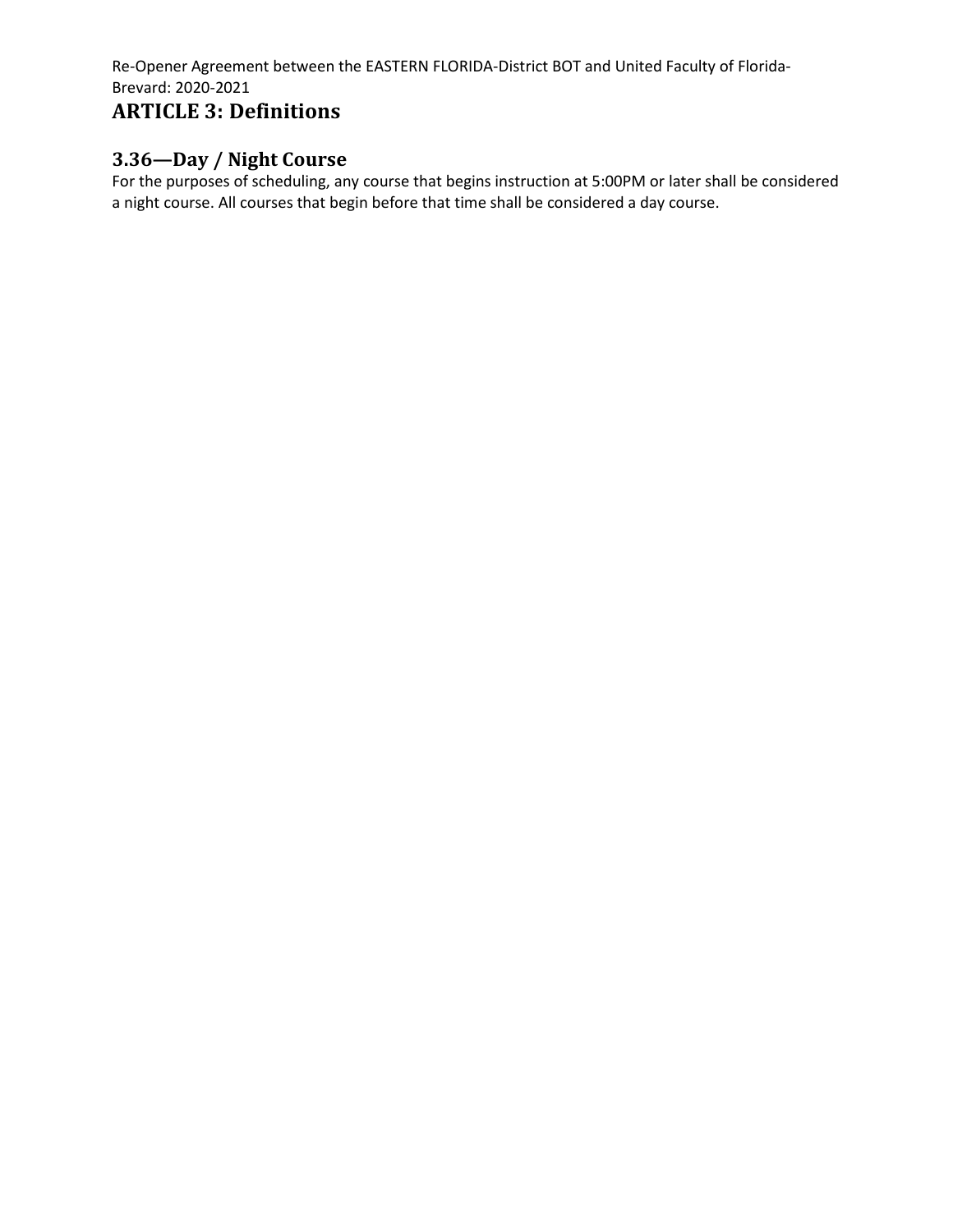# **ARTICLE 8: FACULTY DUTIES AND RESPONSIBILITIES**

### **8.3—Priority for Scheduling Assignments**

The College will establish a college-wide course schedule that meets the needs of students. DCs, PMs, and PCs will work with faculty to fill scheduling requirements and establish individual faculty schedules that meet the needs of the students and considers faculty preferences. All faculty assignments must be fair and equitable. Individual faculty schedules should allow for availability over four workdays in the form of student instruction and/or office hours. Faculty are not necessarily required to teach all four workdays, nor are librarians required to be on campus every day the library is open, provided the needs of the students are being met. Any faculty member teaching online is expected to have regular and substantive interaction with students. Faculty members teaching online will respond to any student questions or concerns within 48 business hours, Monday through Friday. All instructional faculty schedule requests shall use the Faculty Schedule Request Form (Appendix AA) and shall be submitted electronically to the faculty member's Supervising Administrator with an informational copy sent to the appropriate Department Chair. All librarian faculty should collaborate with their campus counterparts to create equitable semester and annual schedules that meet the needs of the college. At the beginning of each semester, weekly and annual schedules should be sent electronically to their Supervising Administrator with an informational copy sent to their Department Chair.

# **8.3—Instructional Faculty Responsibilities**

- A. Faculty are required:
	- 1. To participate in scheduled departmental, discipline, and college-wide or campus or division-related activities including submission of assessment data, census reporting, accessibility report for online classes, and final grades.
	- 2. Faculty members shall instruct students in conformance with the material listed in the discipline-approved course plans, and as defined by the course descriptions published in printed and/or online editions of the College catalog.
	- 3. Faculty members will respond within two (2) business days to requests for accommodations from Student Accessibility Services. Faculty members will not be held responsible for failure to provide such accommodations prior to the receipt of the required notice from the College office responsible for addressing ADA student compliance.
	- 4. Faculty members are expected to make a course syllabus available to the students no later than the first day of class. In the event of a schedule change within four (4) weeks prior to the start of the class, the instructor shall post the syllabus no later than the end of the first week of classes. Syllabi are required to contain specific content as listed in the AAC handbook.
	- 5. To assist the Administration with statutory compliance and be afforded the opportunity to use student feedback to continually improve teaching and student learning, faculty will encourage all of their students to participate in the student-opinion survey process each term.
	- 6. At the conclusion of each academic term, each faculty member is expected to review the results of any student-opinion surveys completed by students who enrolled in each course or section taught by the faculty member during the pertinent academic term.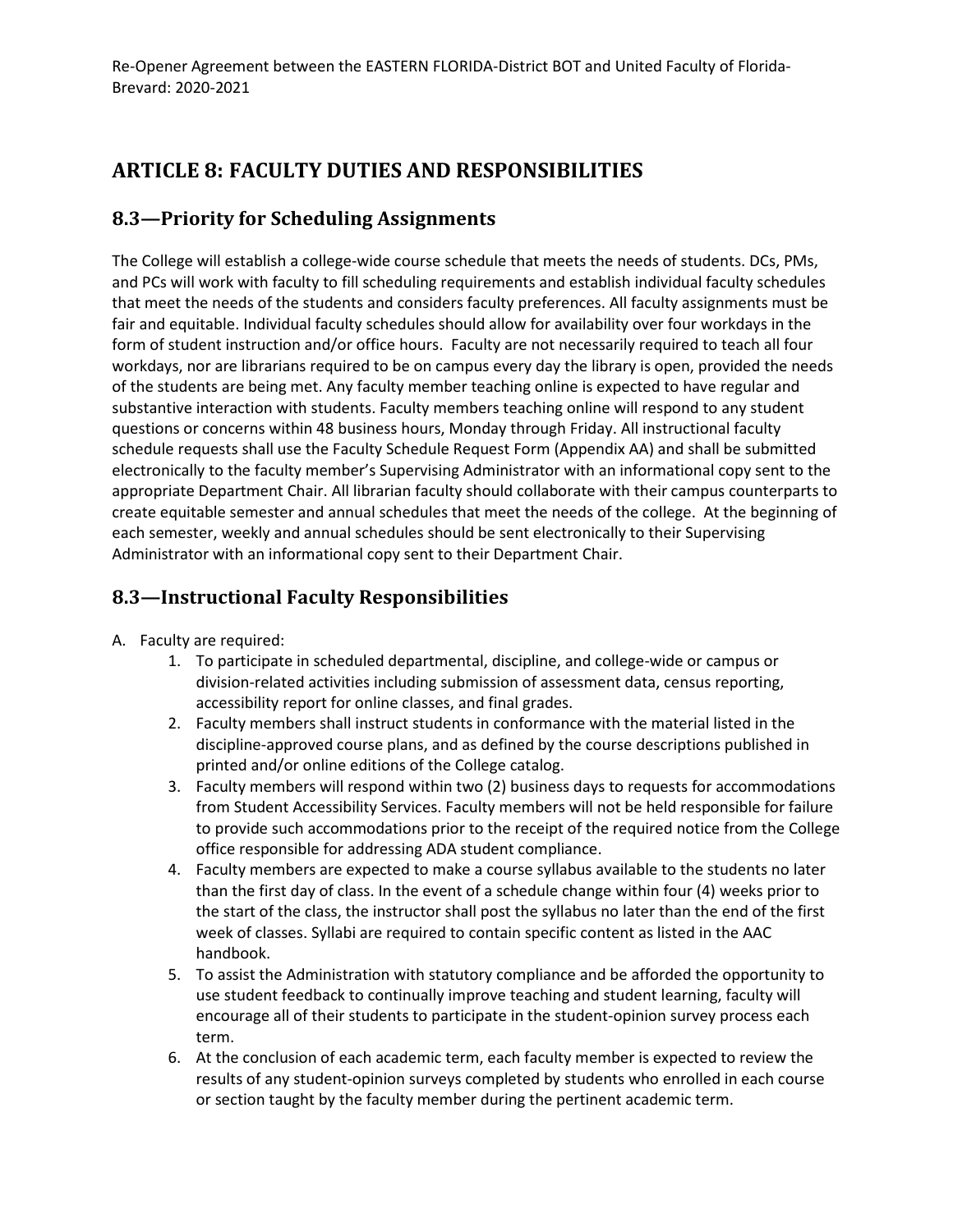- 7. Faculty members will be assigned to teach courses in their respective academic disciplines at times and locations and/or in instructional formats which meet the needs of students according to 8.3 Priority for Scheduling Assignments. Faculty are expected to meet the needs of their primary department/division before requesting/accepting courses outside of their primary department/division. Where such assignments involve synchronous instructional formats primarily, these assignments may include both day and evening classes. Evening classes which are assigned to a faculty member will be scheduled within an eight-hour period during the applicable workday, with a minimum period of twelve (12) consecutive hours separating the end of the evening class and the beginning of the faculty member's assignments on the following workday. However, a faculty member may agree to waive these requirements by sending an email to the Supervising Administrator.
- 8. Faculty will submit a syllabus and final grades for all courses taught in a semester by the published deadlines in the Learning Management System.
- 9. Faculty will perform any other duties required to fulfill their instructional or programmatic obligations as delineated elsewhere in the article.
- 10. Faculty will submit final load points worksheets to their Supervising Administrator by the end of the second week of the semester.

# **8.4—Library Faculty Workload**

- A. Library faculty members will account for their weekly hours as approved by their immediate supervisor, with the total number of hours not to exceed thirty-five (35) hours per week, or an average of seventy (70) hours per pay period.
	- 1. Each workday will include a thirty (30) minute rest period which may be scheduled, at the discretion of the faculty member, in two fifteen (15) minute increments or in one thirty (30) minute period.
	- 2. Schedules for library faculty will allow for a reasonable degree of flexibility to attend meetings, sponsor organizations, and participate in campus or division or college-wide projects and initiatives. In order to perform such duties, the schedules of library faculty may be modified upon the approval of the administration in order to provide adequate service to students and other members of the College community. Each library faculty member's workweek will not exceed five consecutive calendar days, unless waived by the individual library faculty member.

# **8.4—Library Faculty Responsibilities**

- B. The primary responsibilities of a library faculty are library science/information, literacy curriculum and maintaining the professional integrity of the content, collections, and services of the academic libraries. To be in compliance with the requirements of the SACSCOC and any other applicable accrediting agencies, each library faculty member must satisfy the minimum certification requirements established by these agencies. The Administration will provide the appropriate resources to enable each library faculty member to perform his responsibilities to the College.
	- 1. Library faculty members and Supervising Administrators shall mutually determine their schedules as may be necessary to meet professional-staffing requirements, and within the provisions of Sections 8.2 and 8.3 of this Article. Unless by mutual agreement otherwise, full-time library faculty members will be accorded a minimum of eight (8) consecutive weeks of non-paid release/reassignment time.
	- 2. Library faculty members may be assigned to teach all or portions of a course as part of their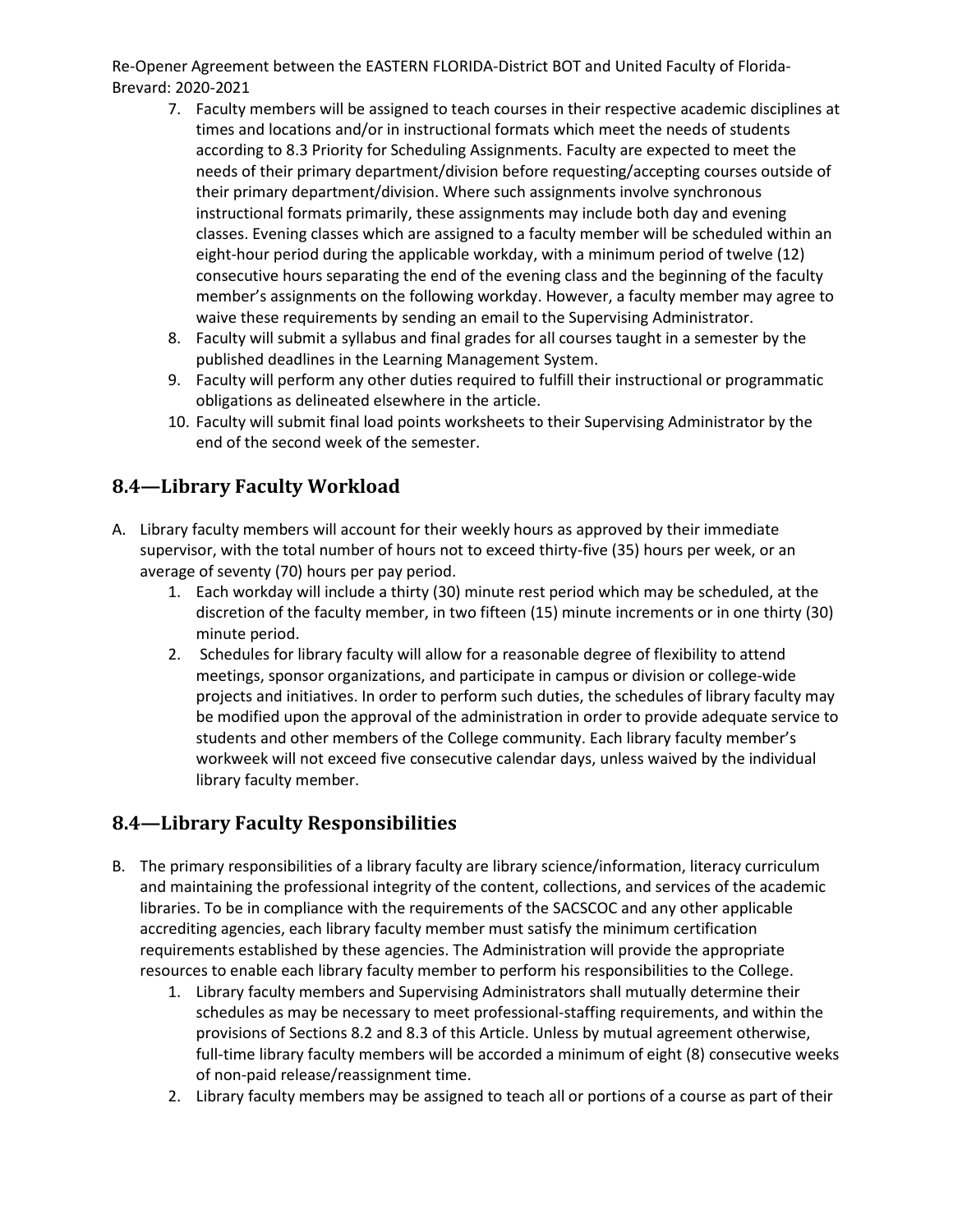contractual duties to the College.

- a. Courses taught by library faculty members shall be limited to information research, information technology, library skills, or similar approved contractual assignments based on academic credentials.
- b. Courses assigned to library faculty members may be for credit or non-credit, and may include seminars, workshops, or portions of College-sponsored conferences or in-service opportunities assigned by the Supervising Administrator.
- c. When teaching a course or portion of a course, either as part of their regular work assignment or as an overload assignment, library faculty members must also meet the teaching-related responsibilities of instructional faculty members as provided in this Article.
- d. Library faculty shall be permitted a maximum of one (1) hour of preparation time for each one (1) hour of class time.
- e. Such teaching and preparation must not interfere with the scheduling of any library faculty member's other professional duties as assigned by the Supervising Administrator.
- 3. The salary of library faculty members is intended as compensation for all hours worked. However, recognizing that there are unusual circumstances, such as illness, understaffing, or other times when librarians may be required to work hours beyond the normally-required thirty-five (35) hours per week to perform the faculty's job, librarians will be entitled to receive additional compensation as follows:
	- a. When the library faculty member is required to work in excess of thirty-five (35) hours during the workweek assigned by the Supervising Administrator.
	- b. One hour for each hour over thirty-five hours is allowed per College Procedure 304.3. The compensatory time may not accumulate more than 20 hours in any given week.
		- 1. Must be scheduled and approved before extended work is performed.
		- 2. Must be scheduled at a time mutually acceptable to both employee and supervisor.
		- 3. Must be taken within 30 days of the performed assignment.
	- c. Professional time spent by library faculty members for the teaching of overloads, or in connection to the teaching of such overloads, is neither regarded nor construable as "extra time worked" as delineated in this Section.
- 4. Library faculty members are required to fulfill other professional obligations, terms, and conditions applicable to all faculty members as delineated throughout this Article.

# **8.6—Additional Professional Obligations**

- A. Faculty members shall be required to attend no more than four (4) in-service/administrative days per year under a Basic Academic-Year Contract and no more than six (6) in-service/administrative days under an Extended Extended-Year Contract.
- B. All full-time faculty members:
	- 1. Will participate with other faculty members in their respective academic disciplines to develop, revise and implement courses or programs as needed.
	- 2. Will maintain records for a minimum of three years.
	- 3. Will fulfill instructional obligations such as planning and preparing assigned courses or evaluating students on course competencies.
	- 4. Will evaluate textbooks as necessary.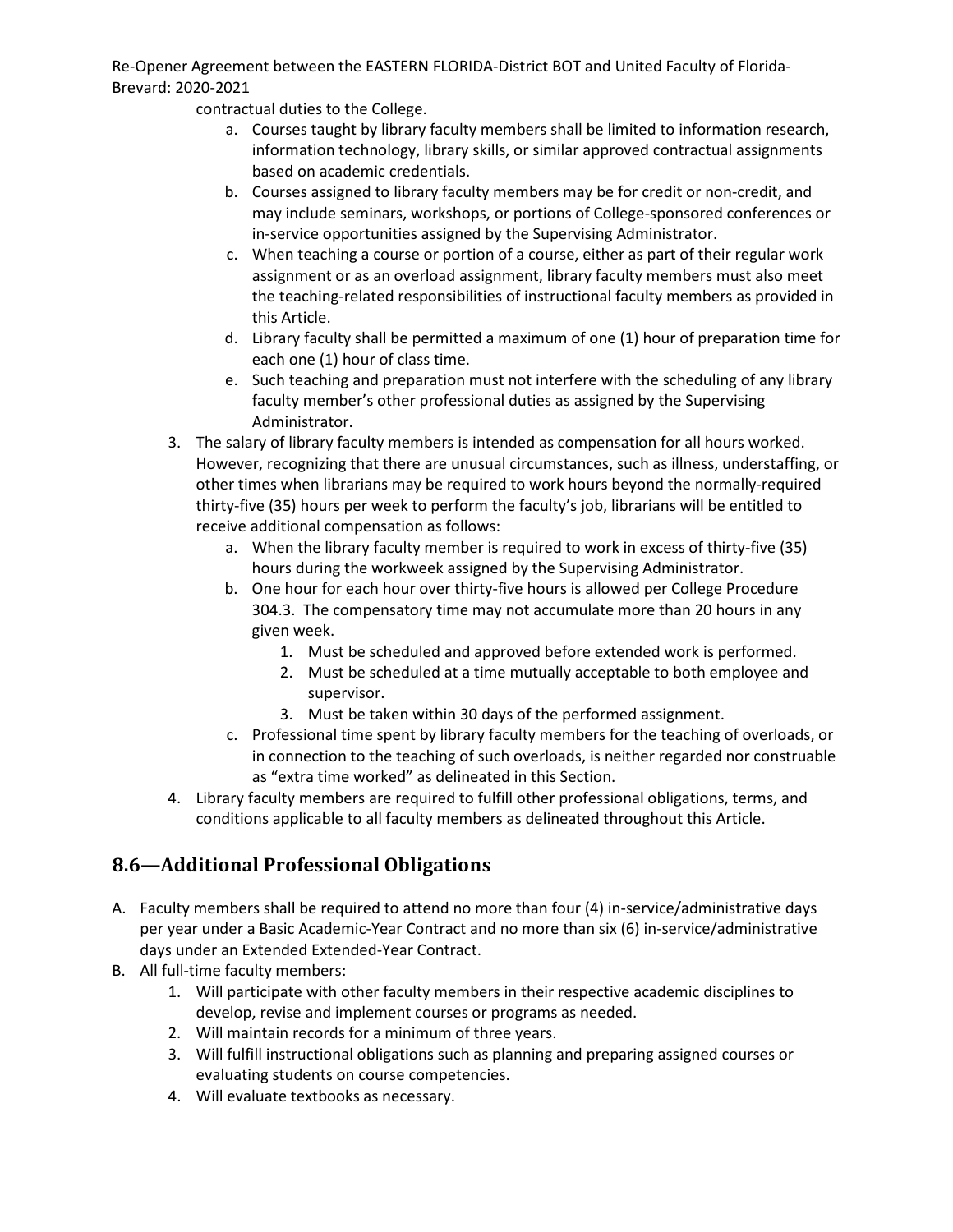- 5. Will maintain professional competence.
- 6. Will participate in college-wide programs or initiatives designed collaboratively by the faculty and administration of the College for the purposes of identifying, assisting, and encouraging at-risk students to attain their educational goals.
- 7. Will attend academic curriculum cluster meetings scheduled by the Cluster Chair or Administration with a minimum of five (5) business days' prior notice unless the faculty member is on approved leave.
- 8. Will attend all required, scheduled campus or college-wide meetings and those area meetings convened by an immediate Supervising Administrator or cluster chair pertaining to College matters, unless on approved leave or with authorization from his immediate Supervising Administrator. The Administration will utilize all reasonable communication efforts to provide the faculty member with a minimum of five (5) business days' notice.
- 9. Will participate in College-approved committees, community groups, and professional organizations. This includes committees, assessments, and activities determined to be necessary for the attainment of programmatic and regional accreditation.
- 10. Will periodically establish goals and provide self-assessments to the appropriate Supervising Administrator as part of their periodic evaluation process as provided in Article 9.
- 11. Will attend one graduation ceremony per year in regalia unless properly excused. Faculty shall be exempt from this requirement if they are teaching during both commencements. The College will make arrangements to have proper regalia available upon request.

# **8.7—Other Terms and Conditions**

- A. The Administration may utilize scheduling variations to meet the needs of students, which may include such variations between one-week courses, up to 16-week courses, or any similar scheduling variations in any term.
- B. The Administration may require an instructional faculty member assigned to a program involving affiliates or off-campus or division sites to work on a Board-approved holiday to meet the schedule established by the affiliate or other off-campus or division entity. However, the Administration will work with such affiliates and off-campus or division sites to schedule such assignments on College workdays. The Administration will make every reasonable effort to schedule the faculty member's contractual days within consecutive weeks. However, a faculty member on a Basic Academic-Year Contract whose contractual days are so adjusted shall receive a period of at least eight (8) consecutive weeks each contractual year in which he is not on duty unless waived by the faculty member.
- C. Faculty with a multi-campus or division assignment as part of their regular duties excluding overload assignments will be reimbursed for travel from one campus or division to another if necessary within the same work day. Faculty required to travel for other purposes will be reimbursed as provided in College Procedures.
- D. In order to ensure a collegiate experience for all students, administration will establish a mutually satisfactory balance between dual enrolled and non-dual enrolled students in a section as allowed by applicable Administrative Code.
- E. Faculty members are prohibited from serving as a formal advisor, serving as a member or chair of an evaluation committee (Hiring, ADPA, Tenure, Rank, etc.) to their own relatives, as defined in Article 3. It is the responsibility of faculty members to avoid being placed in a position of authority by virtue of their specific teaching, research, or administrative assignments. No faculty member may:
	- 1. Assign a grade to a relative or evaluate in any way a relative who is a student at the College.
	- 2. Supervise a relative as part of a Directed Independent Study or other form of individualized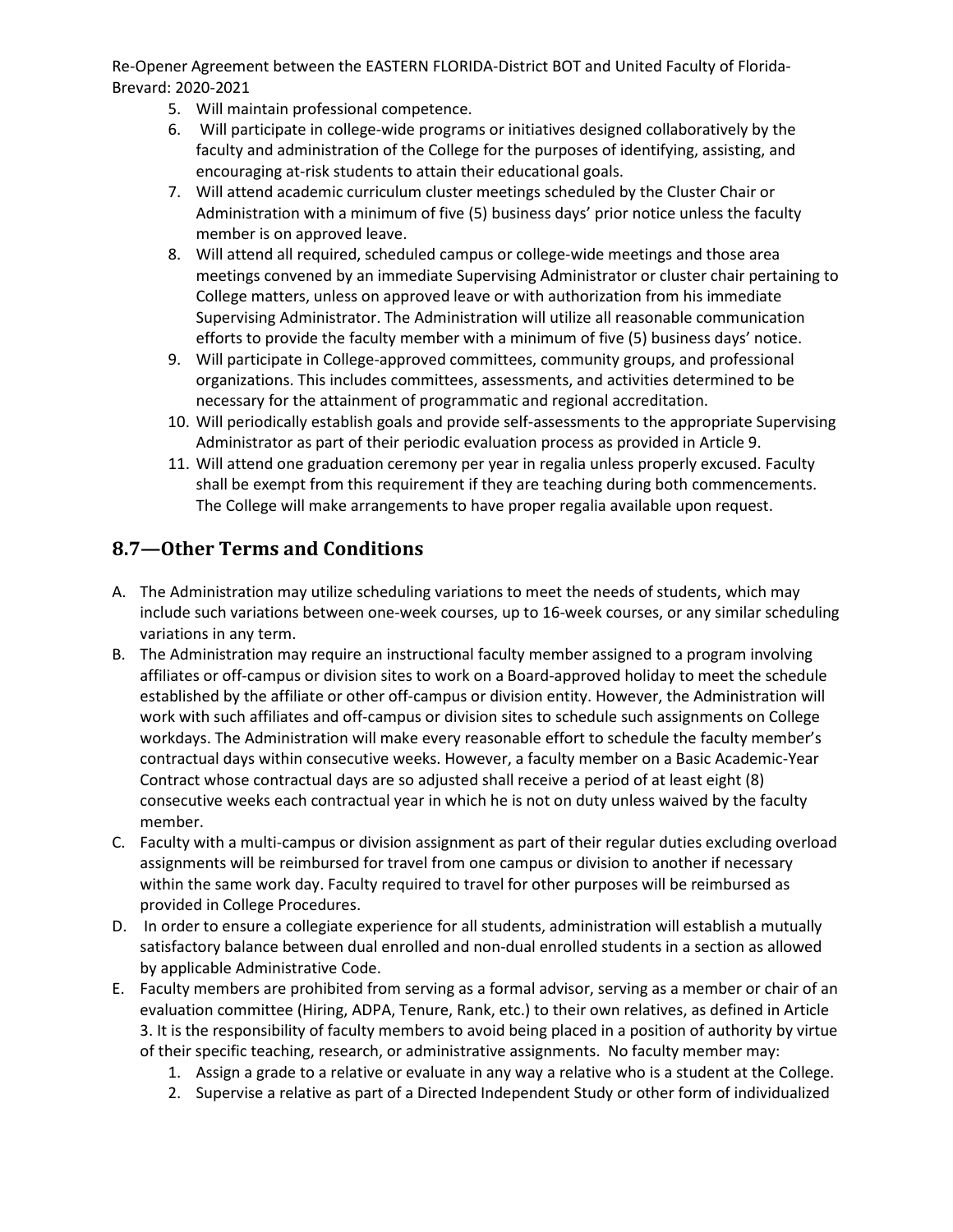instruction.

- 3. Participate in an individual or committee decision involving the nomination or conferral of relatives for student awards or honors.
- 4. If the faculty member is unsure if a student could be perceived or considered a relative based on the definition in Article 3, the faculty member must consult with their immediate supervisor for clarification. In rare occasions a course may have only one credentialed faculty member college wide. If the relative must take a course that is part of their required curriculum from the faculty member, the supervisor must approve the enrollment and a written plan assuring fair evaluation and grading must be in place prior to the start of course (i.e. grading by another disinterested party). The supervisor may also suggest other course options for the student to satisfy degree requirements.

# **8.12—Faculty Overloads**

Any bargaining unit member who desires an overload teaching assignment shall submit a written request thirty (30) calendar days prior to the schedule due date given to all Department Chairs. All schedule requests shall use the Faculty Schedule Request Form (Appendix AA) and shall be submitted electronically to the faculty member's Supervising Administrator with an informational copy sent to the appropriate Department Chair. The assignment of course and location will be determined by the Supervising Administrator. If the need arises, the Administration may request overload hours to meet the needs of the College. Such requests by unit members will be fulfilled prior to making instructional assignments to adjunct faculty as provided below.

# **8.23—Class Observations**

The Administration will collaborate with faculty members to establish a range of dates and times for classroom observations so as to minimize any disruptions to the teaching and learning processes.

- A. For evaluation purposes, a faculty member's class cannot be observed by persons other than the appropriate Supervising Administrator(s) or designee as defined elsewhere in the Contract.
- B. Non-evaluative observations require:
	- 1. At least two (2) business days' prior notice, unless waived by the faculty member
	- 2. Faculty consent, and
	- 3. Approval of the Supervising Administrator.
- C. Observations by outside agencies to evaluate student progress for potential employment require:
	- 1. At least two (2) business days' prior notice, unless waived by the faculty member
	- 2. Approval of the Supervising Administrator.
- D. Evaluative observations shall be conducted according to Article 9.
- E. Faculty members teaching online shall give permission to their online Department Chair to enter the online course shell to address technical and compliance issues when notified of an issue and the faculty member is not available. The Department Chair will notify the faculty member if there was a need to enter the online classroom and the purpose thereof.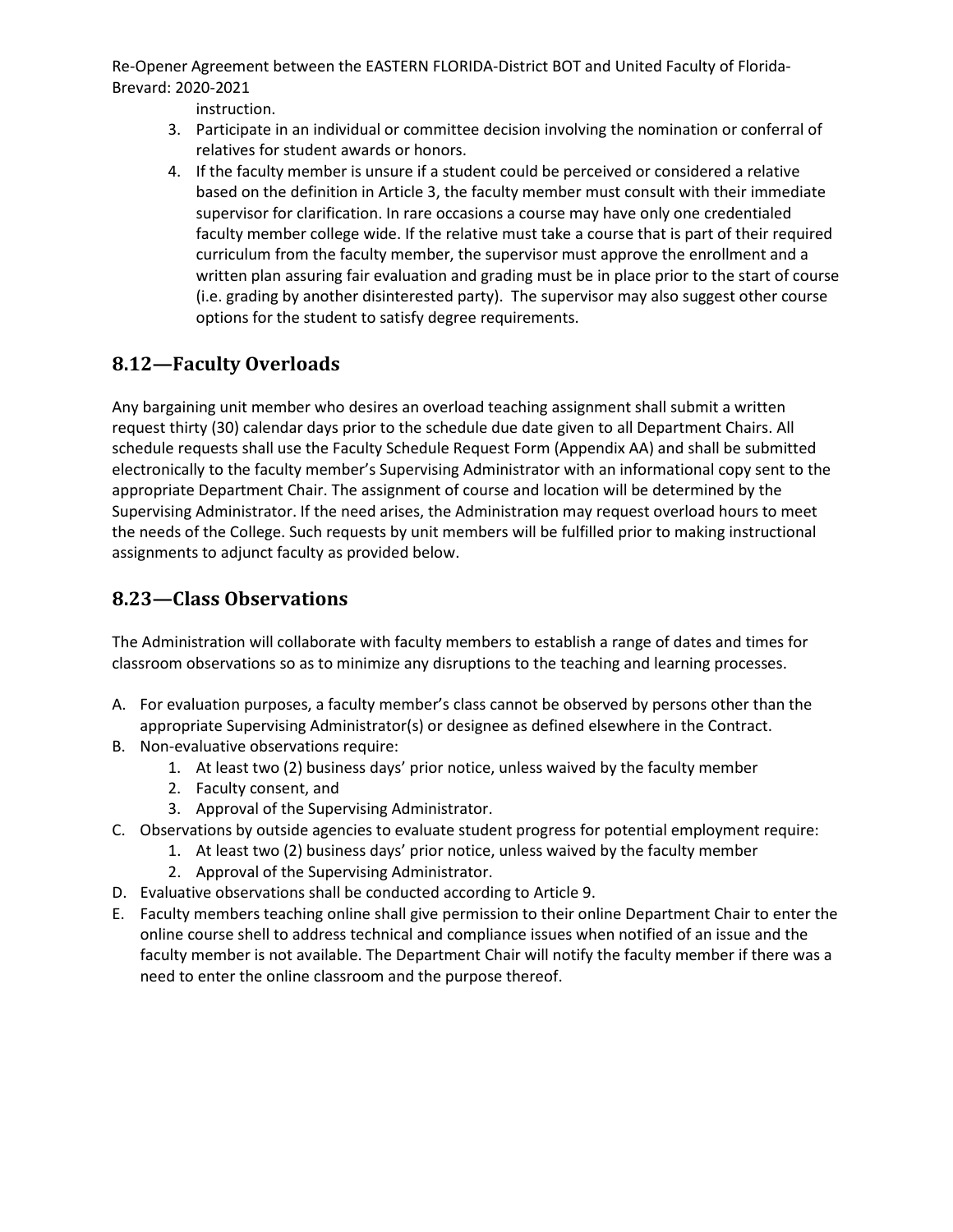# **ARTICLE 9: FACULTY EVALUATION**

### **9.1—Intent**

The parties recognize the importance and value of the evaluation process for assisting the progress and success of both newly employed and experienced faculty. The evaluation of faculty shall be the responsibility of the Administration.

- A. The purpose of faculty evaluation is to promote the highest quality student instruction and faculty job performance by assuring opportunities for evaluation, self-assessment, and encouragement of continued professional growth and development. Evaluations shall not be used as a disciplinary tool. The faculty member will be notified in advance if it's anticipated that an evaluation may lead to a disciplinary issue.
- B. The Administration shall not assign the evaluation of faculty members to Program Managers and/or Department Chairs who are members of the same bargaining unit.
- C. Tenured faculty will be evaluated at least every three (3) years. However, an evaluation may be completed more often at the request of the faculty member or following a less than satisfactory evaluation. A unit member may, prior to March 1 of an academic year, request and receive an additional evaluation. The forms and procedures followed will be those here and in the Appendices. Tenured faculty shall be evaluated according to the following three (3) year evaluation cycle:
	- 1. Year 1: Goal establishment or clarification of goals if set at last evaluation conference
	- 2. Year 2: Informal follow-up meeting to check progress with goals, courses, areas that Administration can provide additional support/help, etc.
	- 3. Year 3: Formal evaluation with classroom observation
- D. Annual Contract Faculty shall be evaluated every year up to the awarding of tenure. The forms and procedures followed will be those here and in the Appendices.
- E. Faculty should provide written goals and assessment of progress towards goals to their Supervising Administrator for each evaluation cycle. Upon request, faculty shall provide a progress report on these goals to their Supervising Administrator.
- F. Formal classroom observations may be completed by the Supervising Administrator (as defined in article 3.31) or Supervising Administrator designee (as defined in article 3.32 and 8.23).

### **9.2—Faculty Evaluations**

Evaluation Performance Review is to be conducted by the Supervising Administrator (Provost level or higher) and The Faculty Self-Evaluation Performance Review Process is used for evaluation of instructional faculty, librarians, and counselors. Faculty evaluations consist of the following:

- Pre-Evaluation Conference (optional for tenured faculty)
- Formal classroom observation
- A Faculty Self-Evaluation Performance Review (see appropriate Appendix)
- Written Evaluation: Supervising Administrator will provide a written evaluation which includes documentation on the formal observation and the extent to which professional responsibilities are met and review of Faculty Self Evaluation Performance Review
- Evaluation Conference: Faculty and Supervising Administrator will meet to complete the evaluation form, including a review of previous faculty goals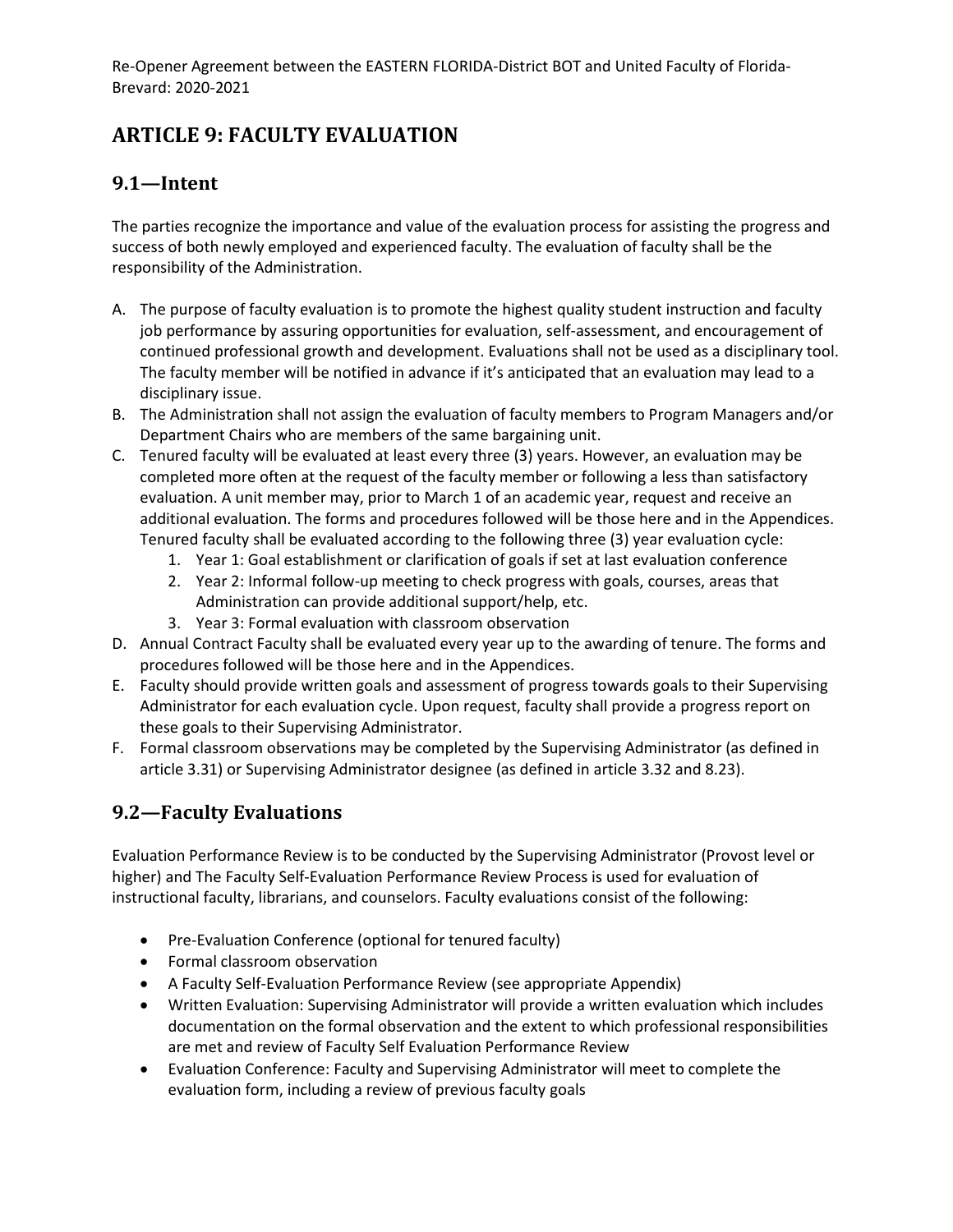- Student Faculty Opinion Surveys
- A. Pre-Evaluation Conference (optional for tenured faculty):
	- 1. Prior to the first evaluation in their first academic year, non-tenured faculty members shall be appraised of the objectives, methods, and materials being used in the formal observation and evaluation of the faculty member's performance at their pre-evaluation conference by the appropriate Supervising Administrator.
- B. Formal Classroom Observations: The Supervising Administrator or designee per Article 9.1.B and F above, for each full-time faculty member in the department may conduct one or more classroom visitations each year. The Supervising Administrator for each library and counselor faculty may conduct one or more visitations in the faculty member's workplace each year. The observation should be at least one contact hour in duration. No formal observation of a faculty member shall be conducted covertly or without prior notice. Faculty teaching distance learning courses must give permission for the Supervising Administrator to have "student level" access to their course(s) upon request for evaluation purposes for a period not to exceed seven calendar days.
- C. Faculty Self-Evaluation Performance Review: faculty will complete the applicable contractual responsibilities outlined in the appropriate appendix and document this review on the evaluation form.
- D. Written Evaluation: The faculty member's Supervising Administrator shall formally evaluate the faculty member's performance using the Faculty Self-Evaluation Performance Review form in the Appendices.
	- 1. Evaluation frequency Non-tenured faculty will be evaluated once in each of the years taught on contract.
	- 2. The completed written observation must be returned to faculty member within five (5) weeks of the observation.
	- 3. Supervising Administrators and the faculty member will determine, by mutual agreement, the annual goals of non-tenured faculty.
	- 4. The overall evaluation process shall result in an evaluation as "Unsatisfactory," "Acceptable but needs improvement," or "Satisfactory."
		- a. A faculty member's performance will be considered "Satisfactory" for that evaluation period if the Supervising Administrator elects not to evaluate a faculty member as required by this contract.
		- b. Where appropriate, the Administration will identify any deficiencies and provide suggestions, professional development opportunities, or otherwise assist the faculty member with any necessary correction or remediation. In completing the Faculty Self-Evaluation and Performance Review, the Supervising Administrator shall complete the appropriate sections of the form to ensure the following:
			- 1. Notification to the faculty member if deficiencies exist that require correction.
			- 2. Explanation of any deficiencies as noted and the expected improvement.
			- 3. Administrative assistance needed to enable improved performance.
			- 4. The time frame established to demonstrate improvements.
- E. Evaluation Conference: The faculty member's Supervising Administrator will provide the faculty member with a copy of the completed Faculty Self-Evaluation Performance Review form after this review conference. The conference will include a discussion about previous goals and selfassessment, Faculty Self-Assessment, and new goal setting. The Faculty Self-Evaluation and Performance Review form and any addenda shall be signed by both the faculty member and his Supervising Administrator. The faculty member's signature shall not necessarily mean agreement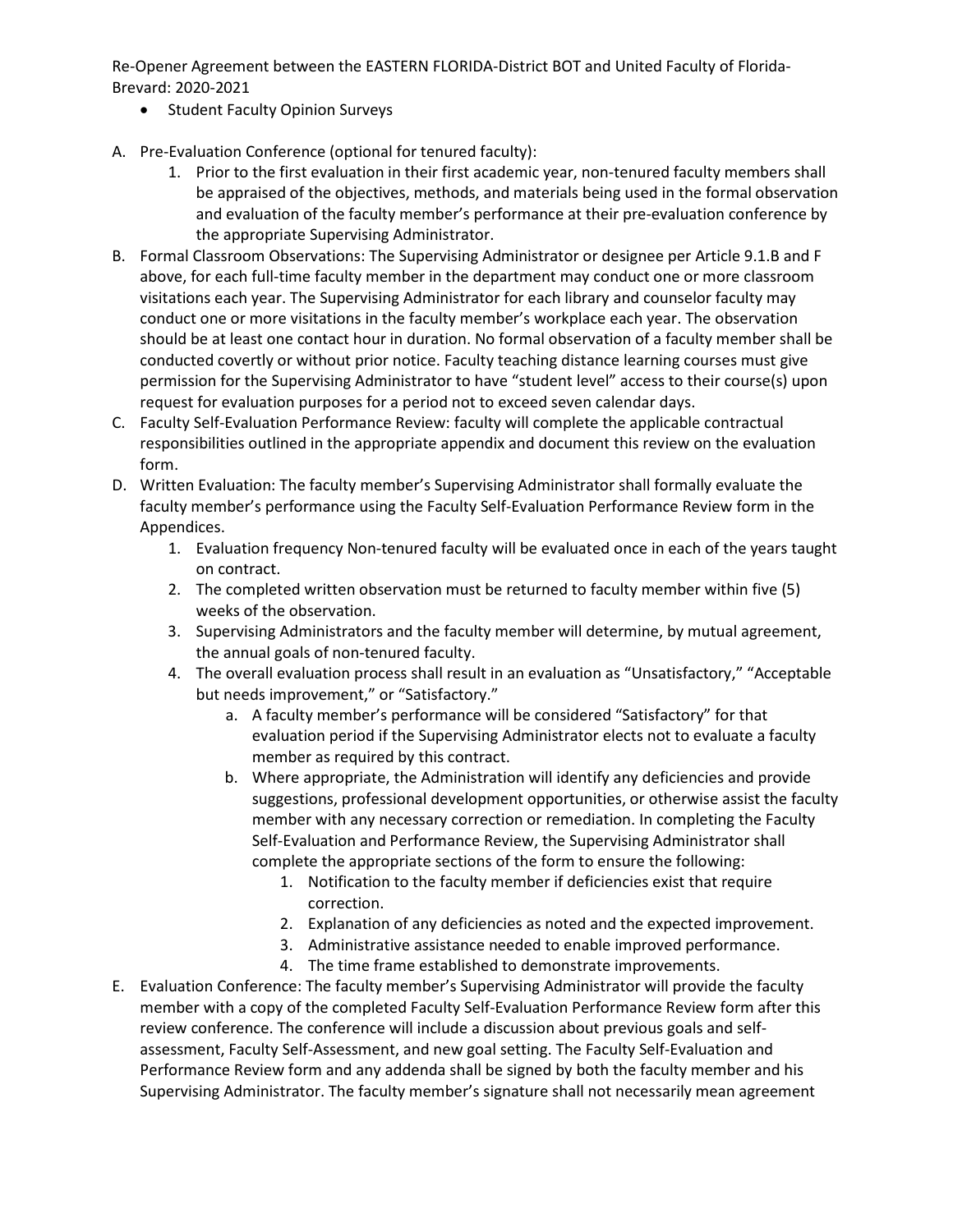with the evaluation, but awareness of the content of the Faculty Self-Evaluation Performance Review form.

- 1. Faculty Response: A faculty member who considers the Faculty Self-Evaluation Performance Review form to be incomplete, inaccurate, unjust, or based on factual errors shall have the right to respond as appropriate.
	- a. Written Response: The faculty member may attach a written response to the Faculty Self-Evaluation Performance Review form within eight (8) business days of the Evaluation Conference. The faculty member's Supervising Administrator shall sign the faculty member's written response to his Faculty Self-Evaluation Performance Review form, which shall indicate awareness of the contents of the faculty member's written response. The Administration shall take no action against a faculty member for including a written response to the evaluation or filing a grievance or complaint of a contract violation in the evaluation process.
	- b. Appeal of an Evaluation: A faculty member who receives less than a "Satisfactory" evaluation and disagrees with the factual contents of the Faculty Self-Evaluation Performance Review form, or, who claims the Administrator failed to follow evaluation procedures, shall have the right to file a grievance as outlined in Article 16 of this Agreement. If the grievance relates to the factual content of the evaluation, the administration shall demonstrate that the factual content of the evaluation is correct. Such a grievance shall not be arbitrable.
- F. Student Faculty Opinion Surveys: Students shall complete an online student opinion survey questionnaire for instructional faculty members each fall and spring term on the Student Faculty Opinion Survey (See Appendix M), or on any mutually agreed upon replacement questionnaire.
	- 1. Student Faculty Opinion Surveys shall be open and available in all sections.
	- 2. If Student Faculty Opinion Surveys are discussed at the Evaluation Conference, they shall not be formally recorded. Student Faculty Opinion Surveys shall not be the sole basis for an unsatisfactory or acceptable but needs improvement rating.
	- 3. Student Faculty Opinion Surveys should be scheduled for approximately two-thirds to threefourths of the way through the term.
	- 4. Students will be provided a secure Web-based interface in which to complete surveys anonymously and without replication. This interface will be accessible only to students enrolled in the course at the time of the survey. Faculty will have access to a report summarizing student responses and feedback for the selected course section(s).
	- 5. This questionnaire is to be utilized by the faculty member for improvements in his performance and in the course. The Student Faculty Opinion Surveys will be available to the faculty member after grades are submitted, and no copies will be filed in the faculty member's personnel file.

# **9.3—Evaluation of Department Chairs, Program Managers, Program Coordinators, and College-wide and Campus-based Coordinators**

- A. Department Chairs, Program Managers, Program Coordinators, and College-wide and Campus-based Coordinators shall be evaluated at least once during each term of service by the Supervising Administrator. The purpose of the review is to strengthen the department or program, assess performance, and suggest new strategies for department or program development.
	- 1. Supervising Administrator evaluations will be based on performance of duties, goal achievement and participation in department, campus or division meetings.
- B. These positions shall be evaluated annually by the full-time faculty in the department in their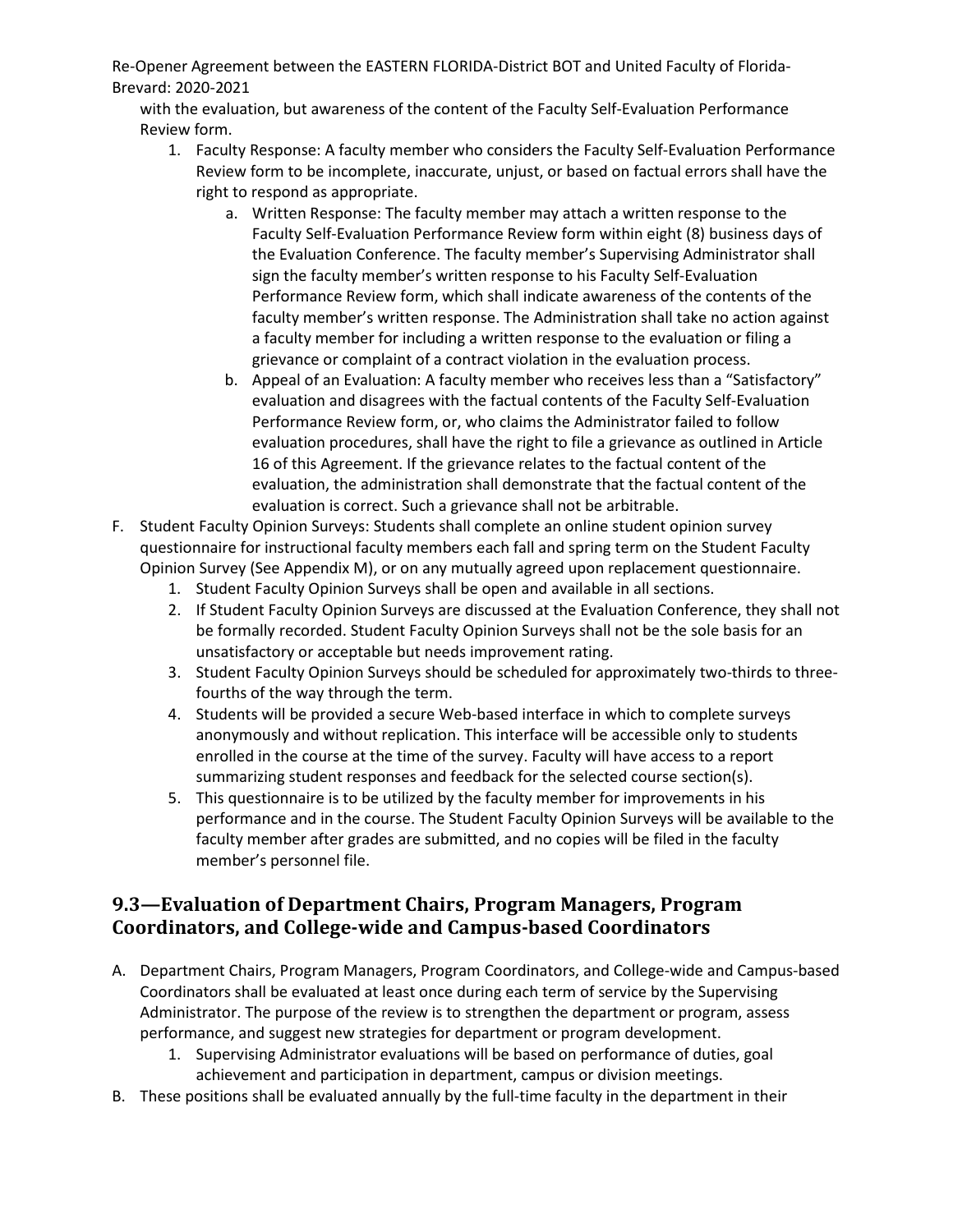specific chair, manager, or coordinator role.

- 1. The faculty will use the appropriate Faculty Peer Review Form (Appendix G) and will be focused on teamwork and collegiality.
- 2. In those programs that have only one full-time faculty member, program adjunct faculty members and the other chairs and/or managers under the Supervising Administrator may perform the faculty evaluation portion using the same Faculty Peer Review Form (Appendix G).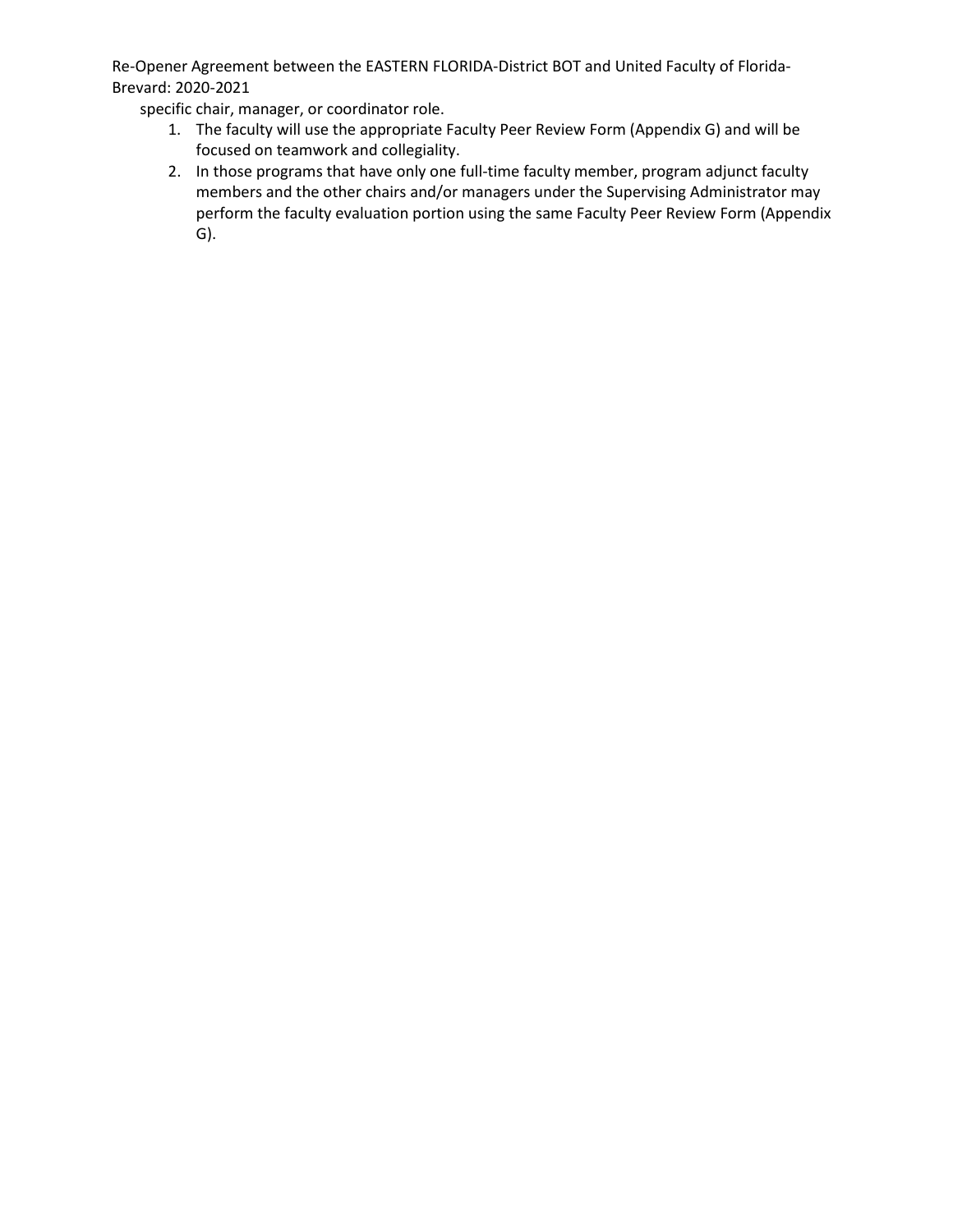# **ARTICLE 10: PROFESSIONAL DEVELOPMENT**

## **10.3—Tenured Faculty Development Cycle**

Faculty will all use a three (3) year faculty development cycle that will run parallel to their evaluation cycle.

- A. Faculty must earn a minimum of three (3) points in two or more categories as indicated in Appendix N. Activities must be completed within the faculty member's professional development cycle. These categories are recommendations and are not all-inclusive.
- B. Faculty who do not complete the elected development cycle may be returned to annual contract.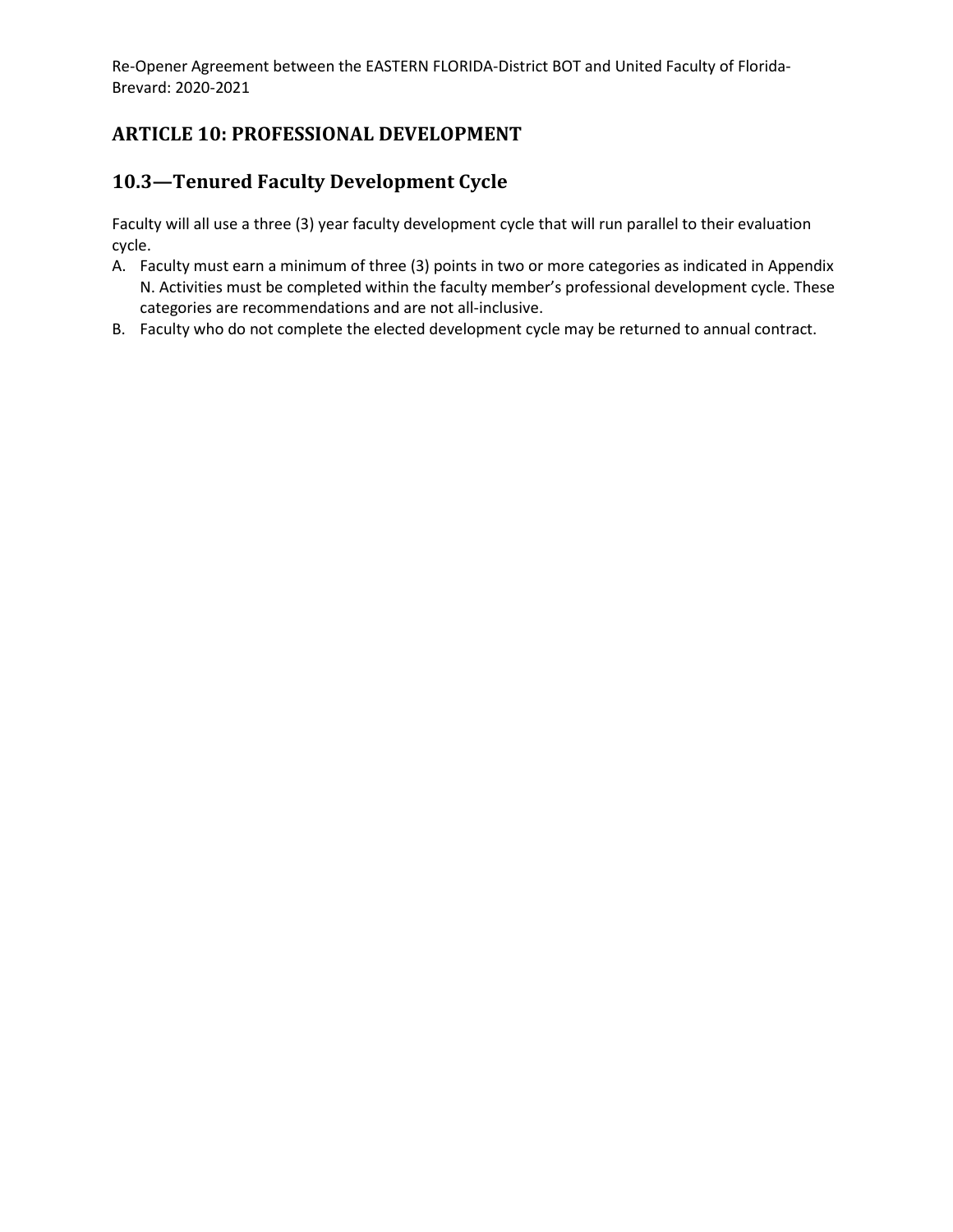# **ARTICLE 11: TENURE, PROMOTION AND RANK**

### **11.2—Maintenance of Continuing Contract**

- A. The parties recognize the desirability of faculty continuing professional development throughout their employment at the College. Although the College and UFF-Brevard shall jointly set the minimum professional standards for the maintenance of continuing contract, the responsibility for meeting these standards rests solely with the individual faculty member. The College agrees to sponsor TPDC approved programs, seminars, and courses that earn graduate credit or institutional credit. Course credit hours, non-credit units, or a combination of the two may be used to satisfy this requirement.
- B. The maintenance of continuing contract period is a three (3) year period as provided in Article 10— Professional Development.
- C. For maintenance of continuing contract, during the third-year of the three (3) year period, the faculty member may request prior approval, at any time in the last year prior to March 30, of proposed course work, publications or seminars from the Supervising Administrator. If an activity is denied by the Supervising Administrator, the faculty member may appeal and request review through the TPDC.
- D. Activities that qualify for funding under other college programs (such as tuition reimbursement or sabbatical) may be used for credit.
- E. The College supports efforts by faculty members to complete advanced degrees and participate in academic activities such as conferences. The granting of professional leave, when requested in advance by faculty members to take examinations, defend dissertations, or make presentations, will not be unreasonably denied.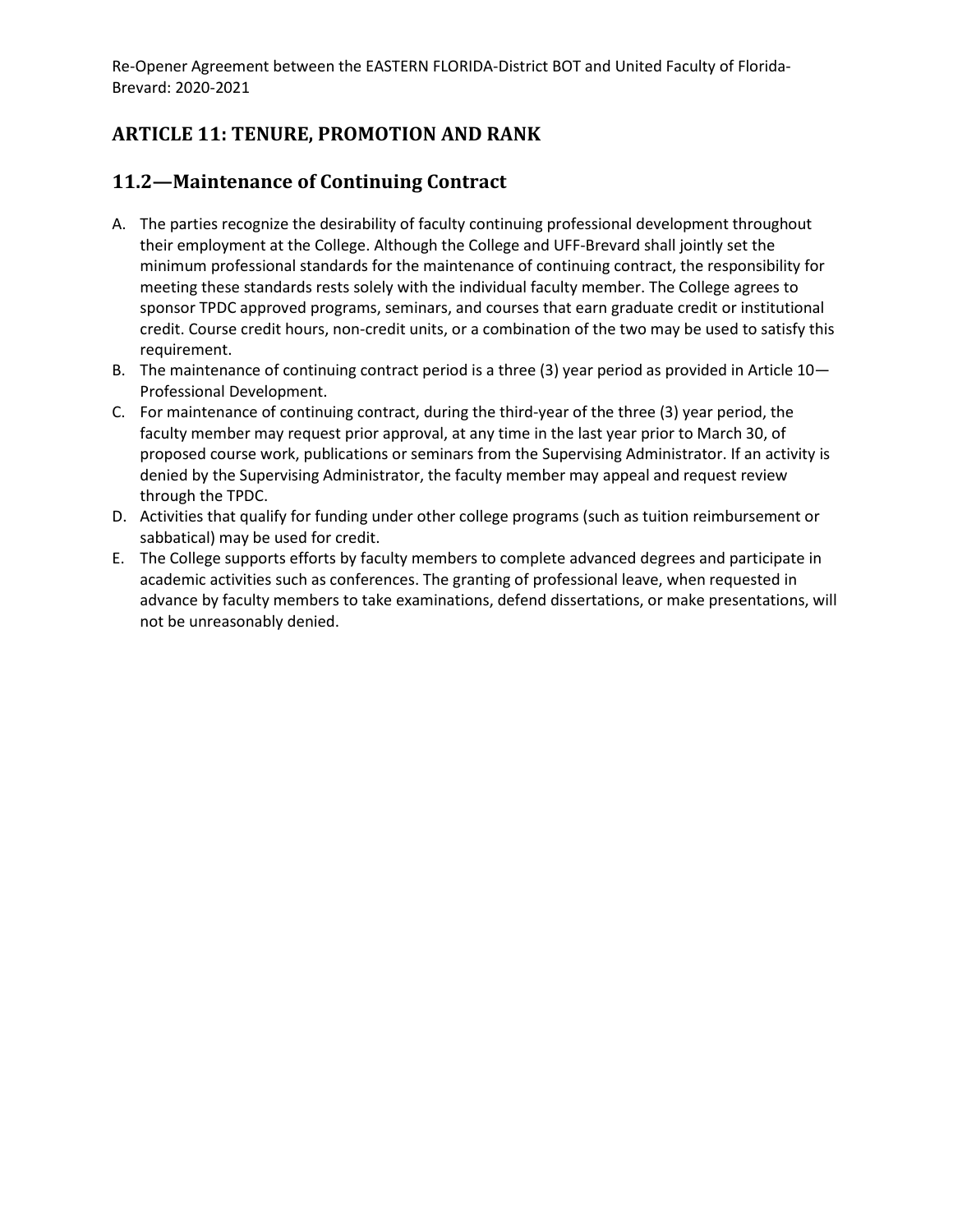### **APPENDIX G—Peer Evaluation**



Your Coordinator/manager or department chair is: \_\_\_\_\_\_\_\_\_\_\_\_\_\_\_\_\_\_\_\_\_\_\_\_\_\_\_\_\_\_\_

All coordinators/managers or department chairs will be evaluated by the members of their program(s) each year. The evaluations will be sent directly to the Provosts. Coordinators/managers and department chairs will receive copies of the evaluations. This form provides the opportunity to express your views. Your answers are important because they help improve the institutional effectiveness of Eastern Florida State College.

Although you will remain anonymous, the following information puts the evaluation in context. I am a:



Full-time Faculty Member | | Part-time Faculty Member

Please indicate your agreement with the following statements using the following designations: SA = Strongly Agree, A = Agree, D = Disagree, SD = Strongly Disagree, NA = Not Observable/Not Applicable

#### **This individual:**

|                                                                              | SA | A | D | SD | NA. |
|------------------------------------------------------------------------------|----|---|---|----|-----|
| 1. Was accessible                                                            |    |   |   |    |     |
| 2. Worked to solve FT and adjunct related problems that I brought to his/her |    |   |   |    |     |
| <b>lattention</b>                                                            |    |   |   |    |     |
| 3. Treated me with respect                                                   |    |   |   |    |     |
| 4. Treated others in the program with respect                                |    |   |   |    |     |
| 5. Encouraged feedback from faculty members within the program               |    |   |   |    |     |
| 6. Responded within requested timeframes to written or oral communication    |    |   |   |    |     |
| 7. Was well organized                                                        |    |   |   |    |     |
| 8. Collaborated with FT and PT faculty to generate class schedules that were |    |   |   |    |     |
| best for students                                                            |    |   |   |    |     |
| 9. Demonstrated knowledge of Eastern Florida policies and procedures         |    |   |   |    |     |
| 10. Encouraged departmental collaboration                                    |    |   |   |    |     |
| 11. Worked with faculty in the program to identify supply and capital        |    |   |   |    |     |
| equipment needs                                                              |    |   |   |    |     |
| 12. Encouraged student retention efforts                                     |    |   |   |    |     |

Please provide feedback regarding their leadership, professionalism, and job knowledge **:**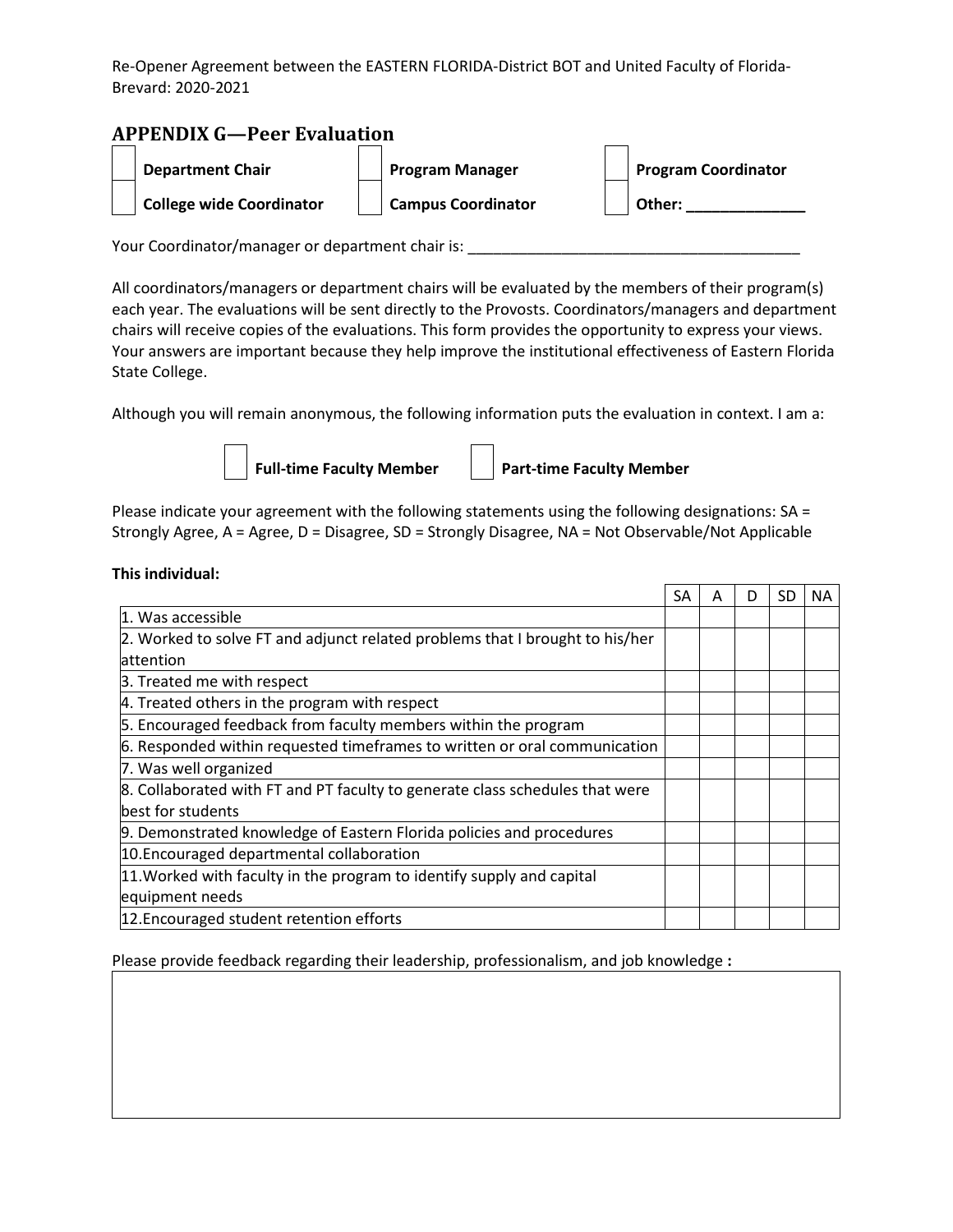### **APPENDIX H—Department Chair Evaluation Performance Review Form**

| Name:                                         | B#:                                                                                                                                                        |
|-----------------------------------------------|------------------------------------------------------------------------------------------------------------------------------------------------------------|
| Discipline/Institute:                         | Campus:                                                                                                                                                    |
| <b>Supervising Administrator:</b>             |                                                                                                                                                            |
| Tenured:<br><b>Term Limit</b><br>Date:        | Performance Review Date:<br><b>Yes</b><br>No.                                                                                                              |
| <b>I. Collaborative Evaluation Statement:</b> |                                                                                                                                                            |
| <b>Faculty Supervisor</b>                     | I affirm that the applicable primary duties and other responsibilities as<br>contained in the Appendix U have been met. See attachment.                    |
|                                               | I attest that all applicable primary duties and other responsibilities as<br>contained in the faculty contract have not been met. The areas deficient are: |
|                                               |                                                                                                                                                            |
|                                               |                                                                                                                                                            |
|                                               |                                                                                                                                                            |

**II. Goals for the Upcoming Academic Year** (to be filled out jointly by the Administrator and the DC):

**III. Based upon this evaluation**, I consider the Department Chair's overall performance to be:

A. Satisfactory B. Satisfactory, but needs improvement (complete section below) B. Unsatisfactory (complete section below)

Comments: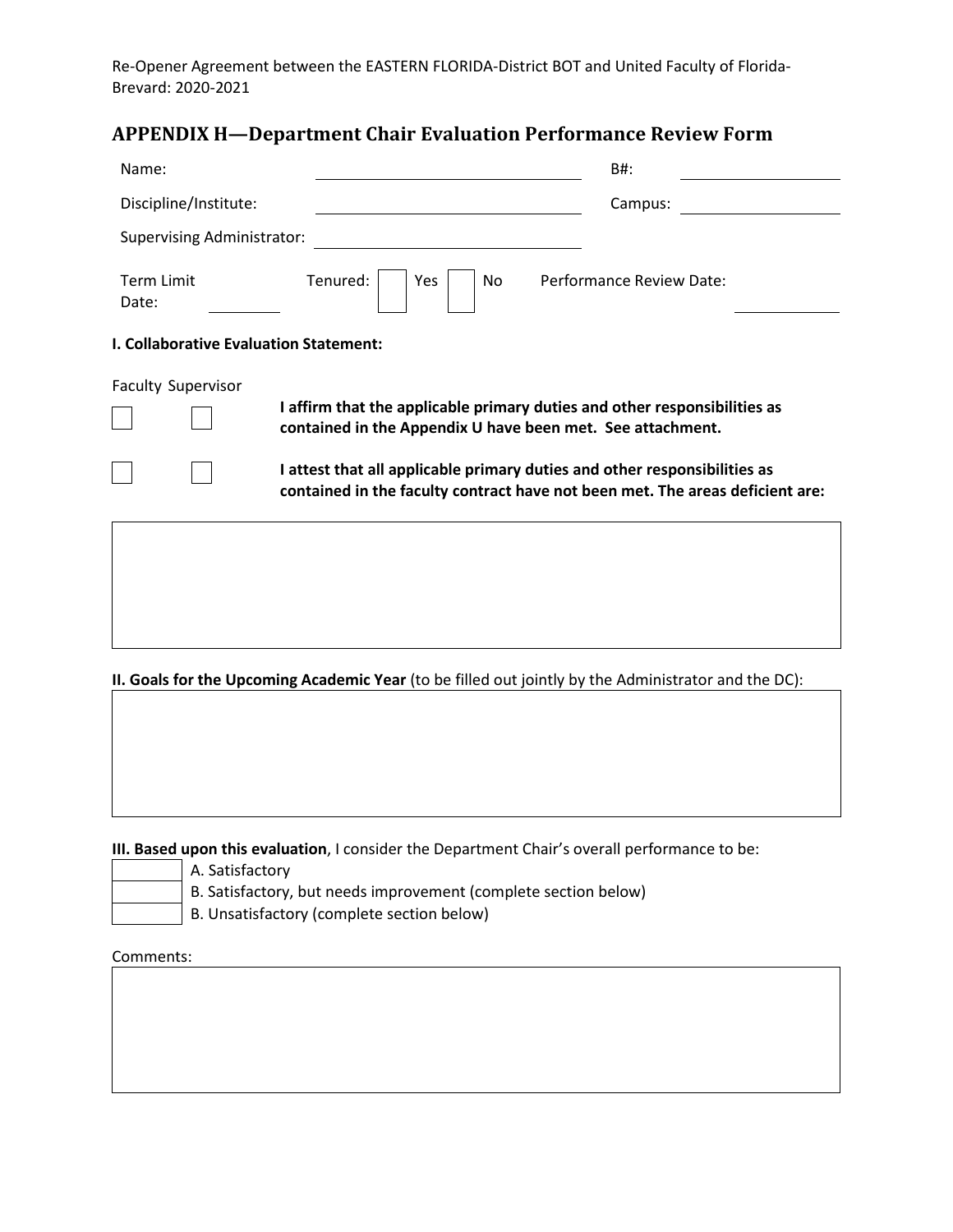**IV. Plan of Action** (if necessary):

Supervisor's Signature **Department Chair's Signature** 

Supervisor's Printed Name Department Chair's Printed Name

Date **Date** Date **Date** Date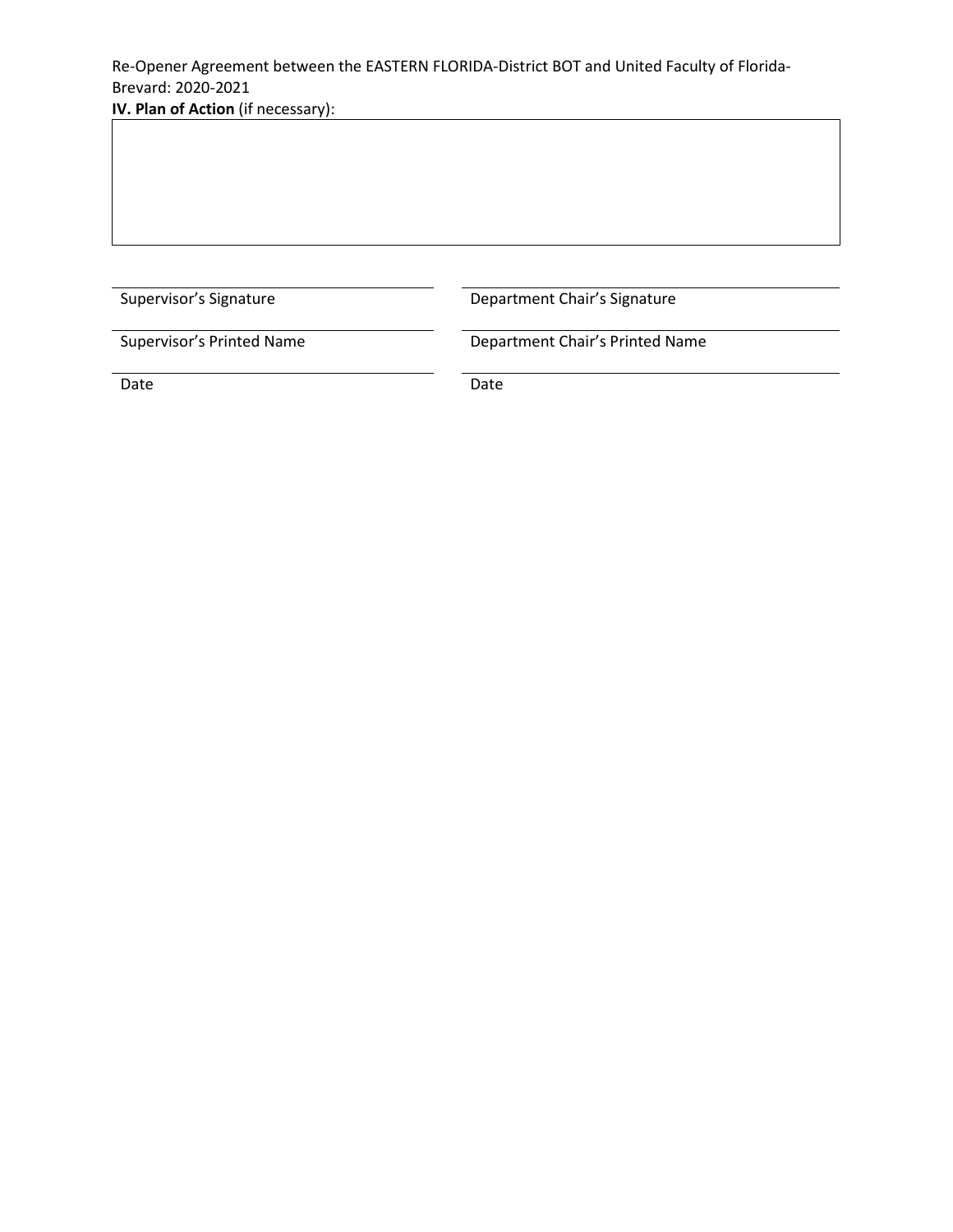| <b>APPENDIX I—Program Coordinator/Program Manager Evaluation</b> |  |
|------------------------------------------------------------------|--|
| <b>Performance Review Form</b>                                   |  |

| Name:                             | B#:                                                                                                                                                                                                                                                                                          |
|-----------------------------------|----------------------------------------------------------------------------------------------------------------------------------------------------------------------------------------------------------------------------------------------------------------------------------------------|
| Discipline/Institute:             | Campus:                                                                                                                                                                                                                                                                                      |
| <b>Supervising Administrator:</b> |                                                                                                                                                                                                                                                                                              |
| <b>Term Limit</b><br>Date:        | Performance Review Date:                                                                                                                                                                                                                                                                     |
|                                   | <b>Collaborative Evaluation Statement:</b>                                                                                                                                                                                                                                                   |
| <b>Faculty Supervisor</b>         | I affirm that the applicable primary duties and other responsibilities Appendix<br>V or Appendix W have been met. See Attached<br>I attest that all applicable primary duties and other responsibilities as<br>contained in the faculty contract have not been met. The areas deficient are: |
|                                   |                                                                                                                                                                                                                                                                                              |

**Based upon this evaluation, I consider the Program Coordinator's/Manager's overall performance to be:**

- A. Satisfactory
	- B. Satisfactory, but needs improvement (complete section below)
	- B. Unsatisfactory (complete section below)

Comments:

**Plan of Action** (if necessary):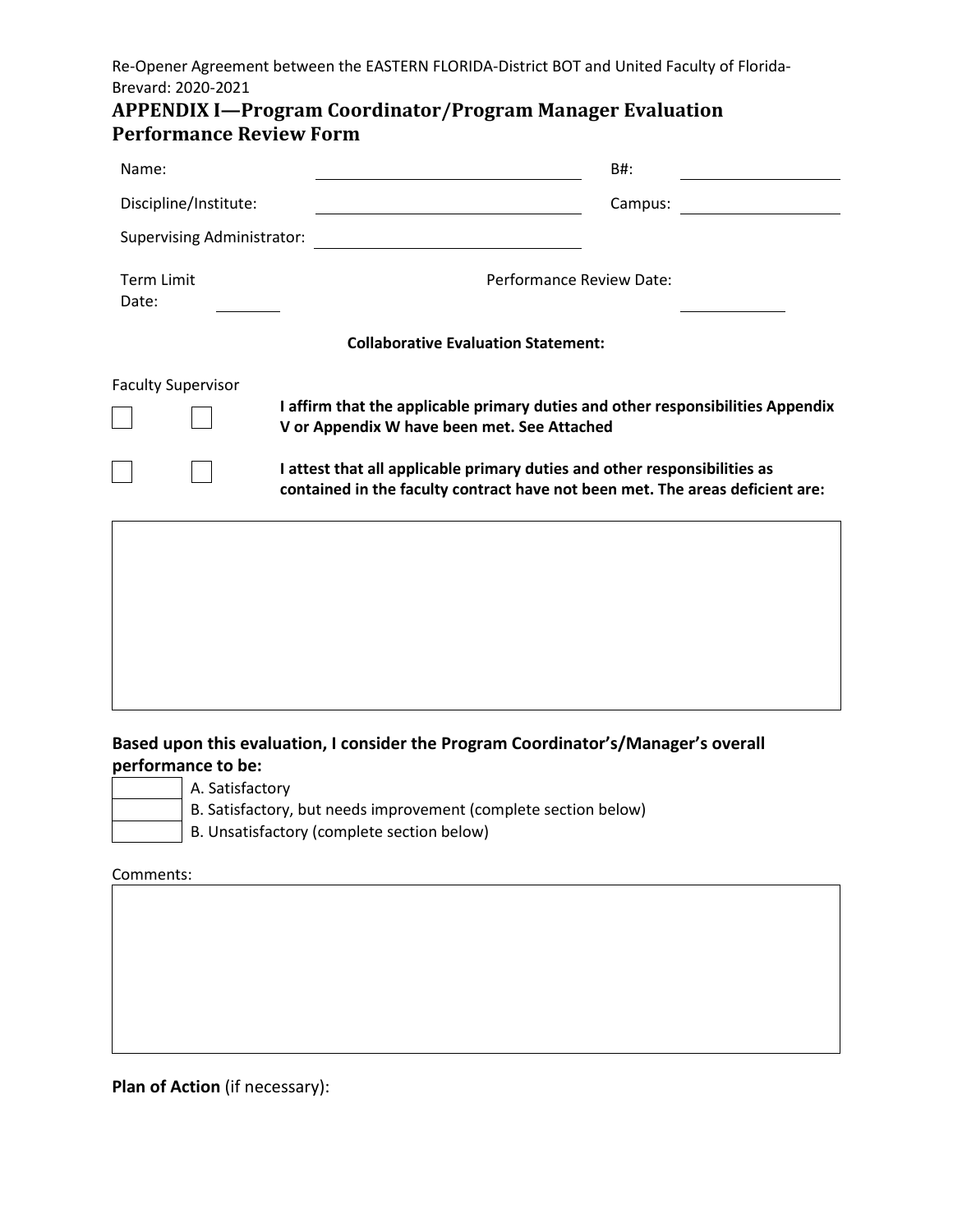Supervisor's Signature **Program Coordinator/Manager Signature** 

Supervisor's Printed Name **Program Coordinator/Manager Printed Name** 

Date Date Date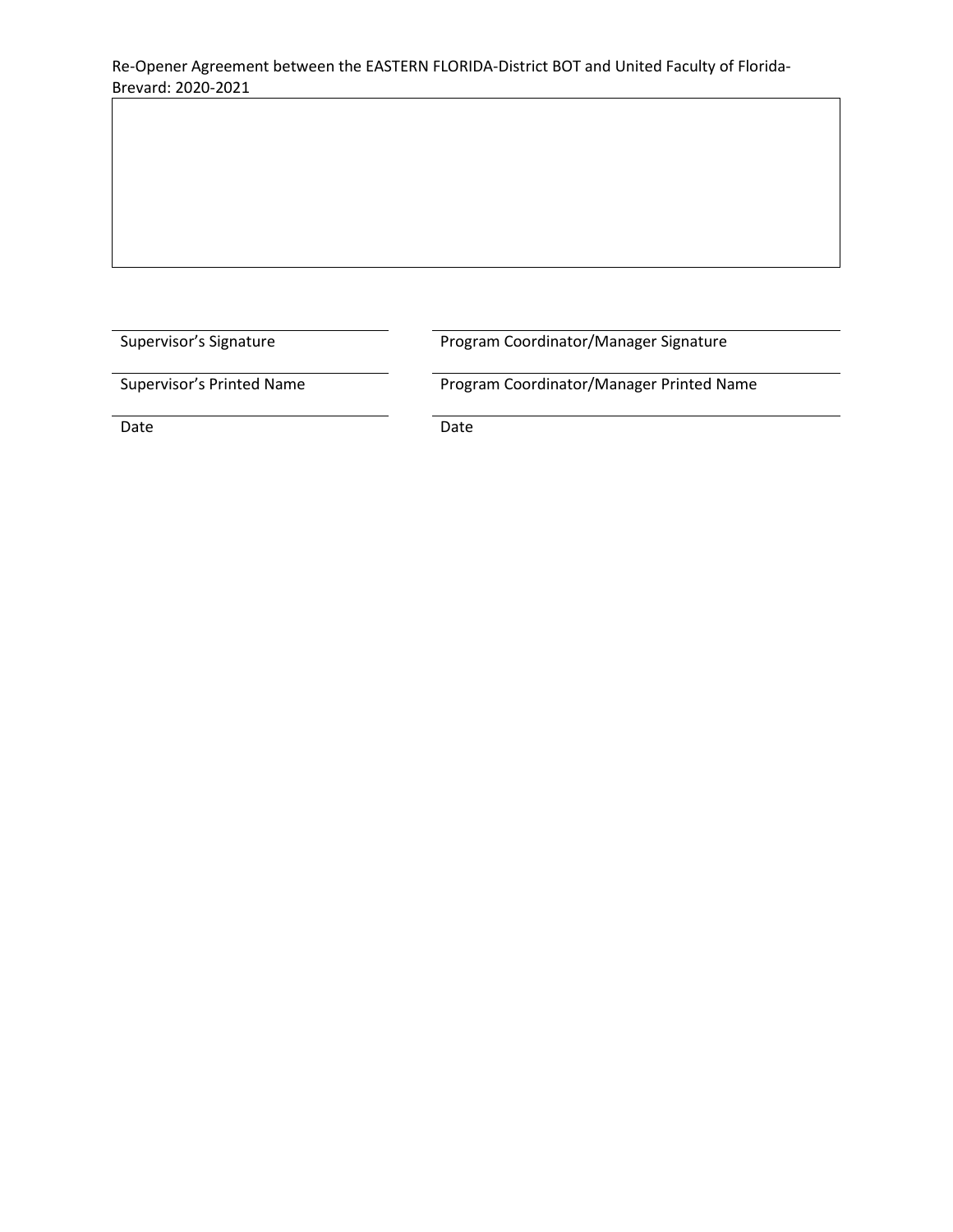# **APPENDIX J—College Wide or Campus Based Coordinator Evaluation Performance Review Form**

| Name:                             | B#:                                                                                                                                                        |
|-----------------------------------|------------------------------------------------------------------------------------------------------------------------------------------------------------|
| Discipline/Institute:             | Campus:                                                                                                                                                    |
| <b>Supervising Administrator:</b> |                                                                                                                                                            |
| Hire Date:                        | Tenured:<br>Yes<br>No<br>Performance Review Date:                                                                                                          |
|                                   | <b>Collaborative Evaluation Statement:</b>                                                                                                                 |
| <b>Faculty Supervisor</b>         | I affirm that the applicable primary duties and other responsibilities defined in<br>Appendix X or Appendix Y. See attached.                               |
|                                   | I attest that all applicable primary duties and other responsibilities as<br>contained in the faculty contract have not been met. The areas deficient are: |
|                                   |                                                                                                                                                            |
|                                   |                                                                                                                                                            |
|                                   |                                                                                                                                                            |
|                                   |                                                                                                                                                            |
|                                   |                                                                                                                                                            |

| <b>Faculty Signature</b>                   | <b>Printed Name</b> | Date |
|--------------------------------------------|---------------------|------|
| <b>Supervising Administrator Signature</b> | <b>Printed Name</b> | Date |

**Goals for the Upcoming Academic Year** (to be filled out jointly by the Administrator and the Coordinator):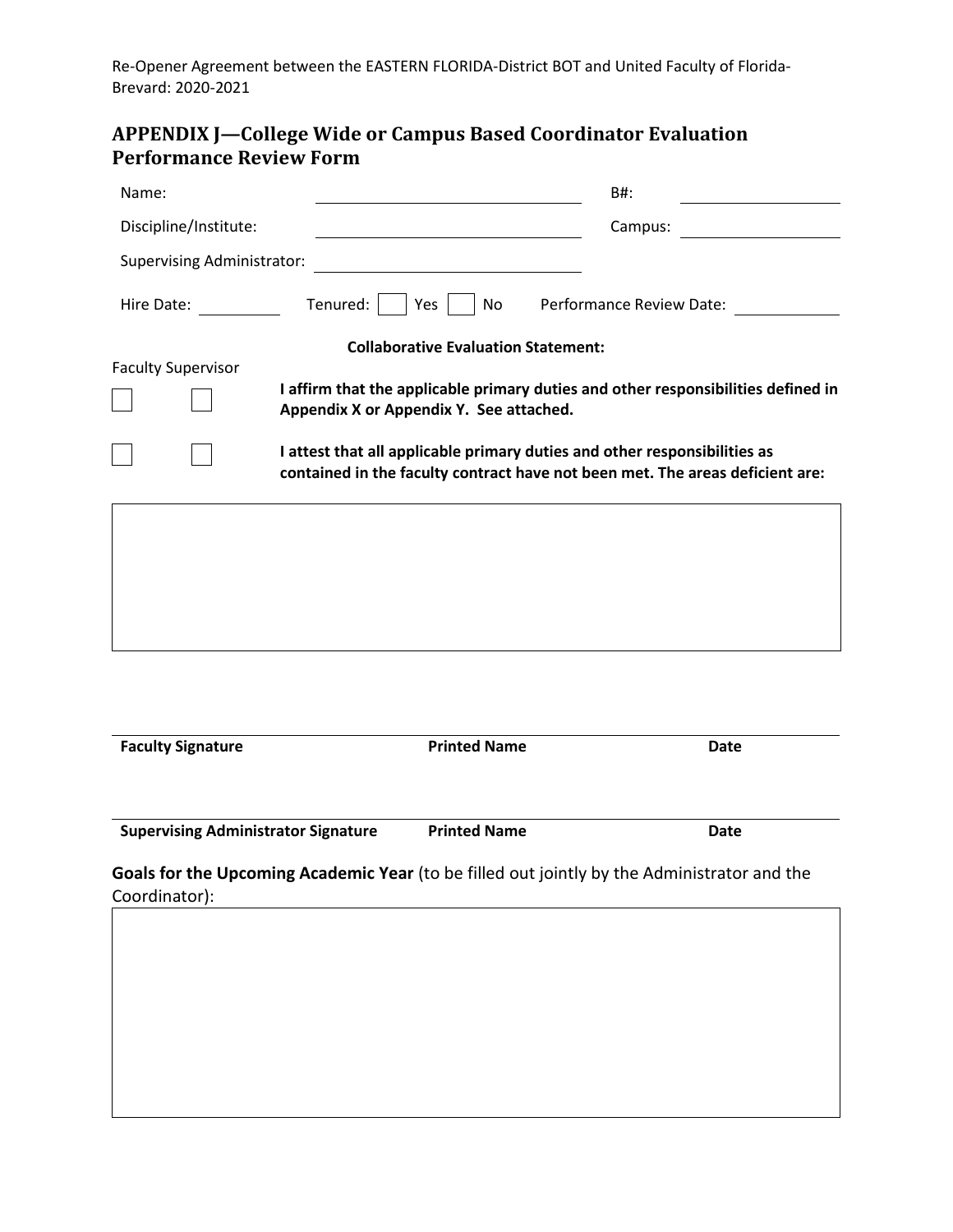### **Based upon this evaluation, I consider the Coordinator's overall performance to be:**

- A. Satisfactory
	- B. Satisfactory, but needs improvement (complete section below)
	- B. Unsatisfactory (complete section below)

Comments:

**Plan of Action** (if necessary):

Supervisor's Signature Coordinator Signature

Supervisor's Printed Name<br>
Coordinator Printed Name

Date **Date** Date **Date** Date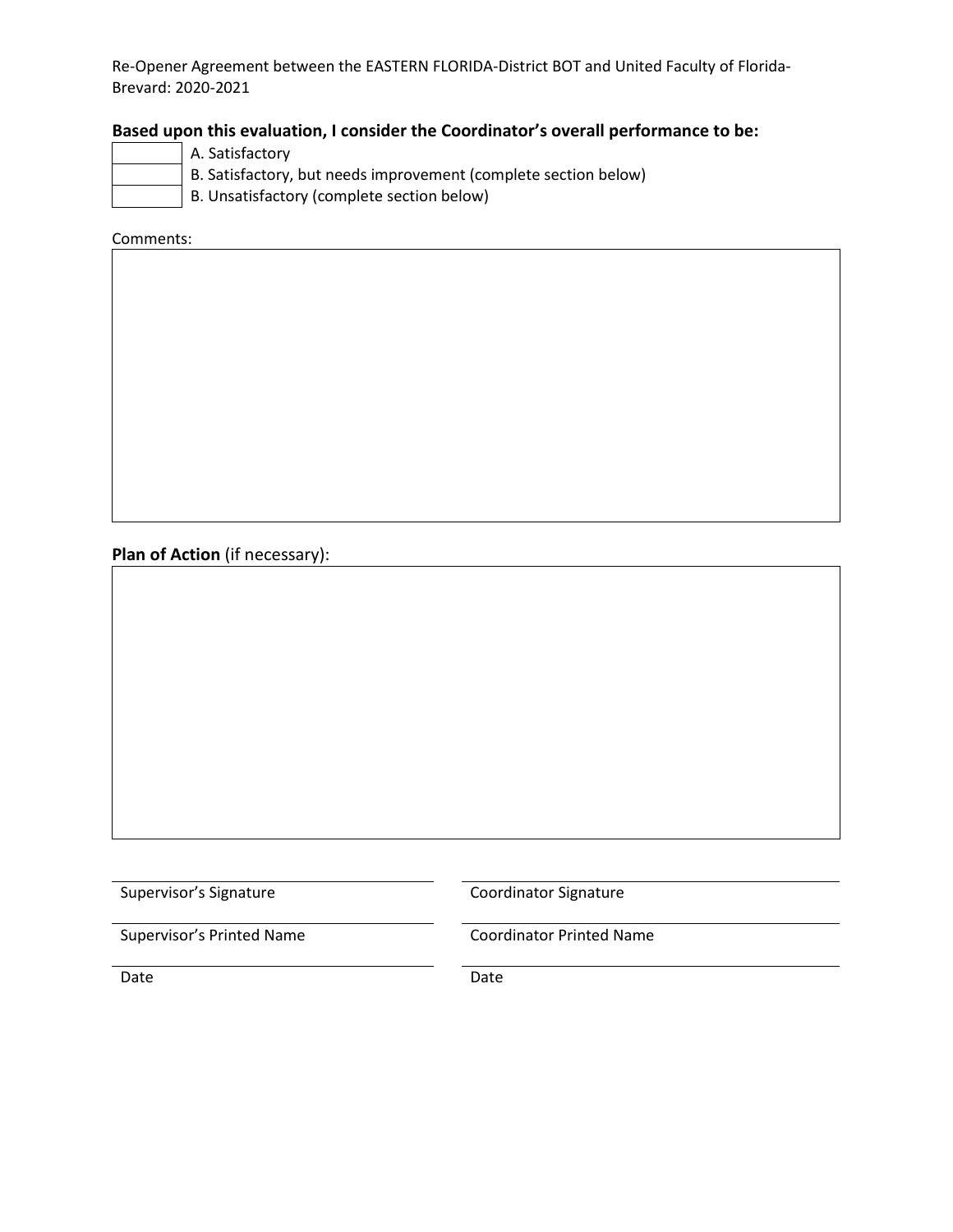### **APPENDIX K—Instructional Faculty Self-Evaluation and Performance Review Form**

| Name:                                                             | B#:                                                                                                                                                                                                                                       |  |
|-------------------------------------------------------------------|-------------------------------------------------------------------------------------------------------------------------------------------------------------------------------------------------------------------------------------------|--|
| Discipline/Institute:                                             | Campus:                                                                                                                                                                                                                                   |  |
| <b>Supervising Provost:</b><br>Pre-Evaluation<br>Conference Date: | <b>Class Observation</b><br>Date:                                                                                                                                                                                                         |  |
| Hire Date:                                                        | Performance Review Date:<br>Tenured: Yes No                                                                                                                                                                                               |  |
| <b>Faculty Supervisor</b>                                         | <b>I. Collaborative Evaluation Statement</b> (to be completed prior to the post observation meeting:<br>I affirm that the applicable primary duties and other responsibilities as<br>contained in Appendix Z have been met. See Attached. |  |
|                                                                   | I attest that all applicable primary duties and other responsibilities as<br>contained in the faculty contract have not been met. The areas deficient are:                                                                                |  |
|                                                                   |                                                                                                                                                                                                                                           |  |

#### **II. Faculty Development and Self-Assessment**

The tenured faculty member is responsible for completing maintenance of continuing contract **PRIOR** to the scheduled performance review or by April 1, whichever comes first, using the Faculty Professional Development System via Banner. Submit documentation for each entry (meeting minutes, proof of attendance/CEUs, programs, etc.). Please bring a copy of the completed form to the meeting, if necessary.

\_\_\_\_\_ I have met the requirements of maintenance of continuing contract

Annual Contract (Non-tenured) Faculty are required to make satisfactory progress towards achieving tenure as determined by their Supervising Administrator based on classroom management, assessment activities, community and professional development, instructional development, and committee or other contributions to the College. Satisfactory progress shall be documented in section 4 and, if requested, a reflection on the faculty member's teaching, personal, and/or professional growth may be attached to this form.

\_\_\_\_\_ I have documented satisfactory progress in section 4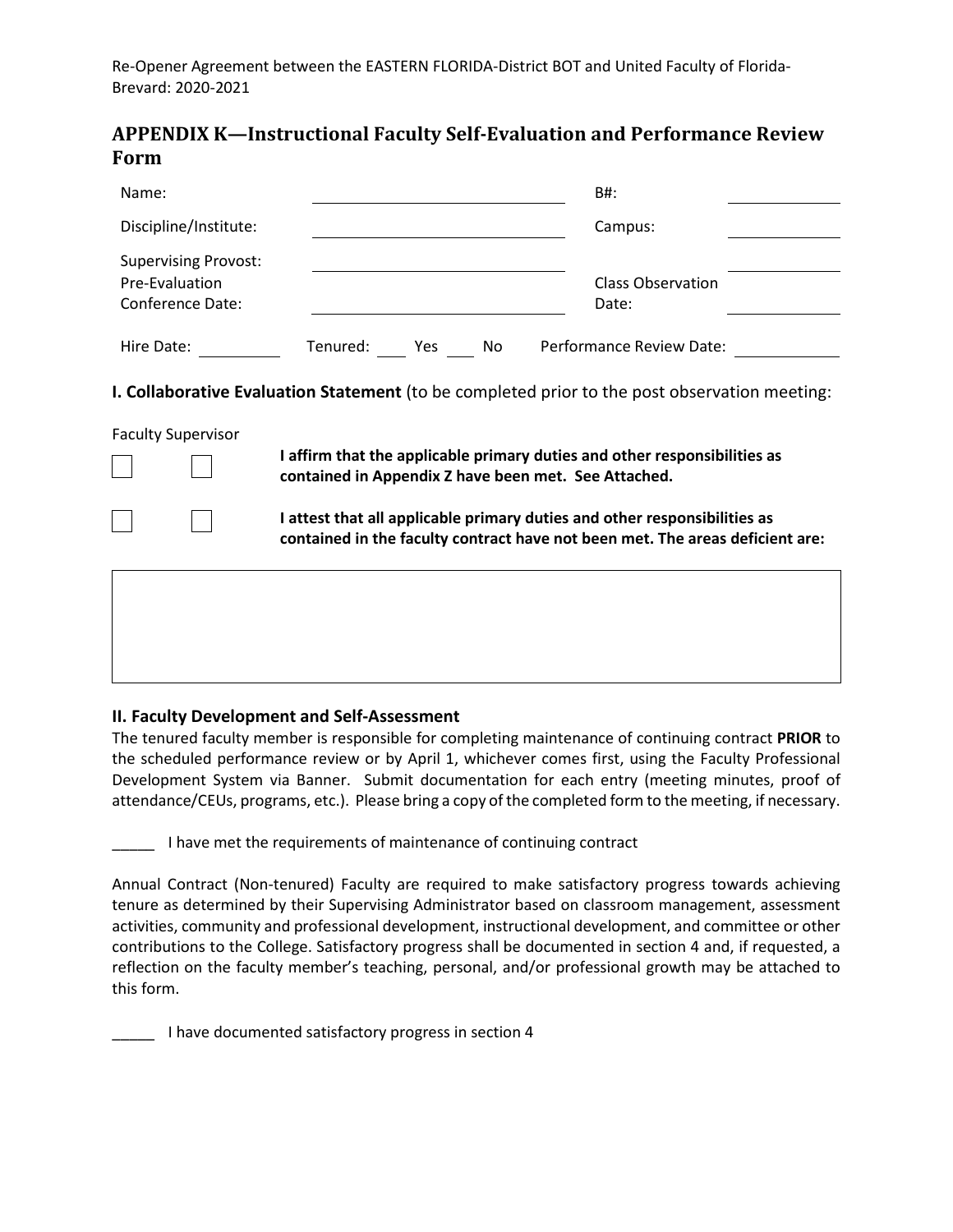#### **III. Student Enhancement**

What was your most positive teaching experience since your last review?

Discuss your perception of student success, limiting factors for student success, and the impact of any College resources (Student Success Check, Academic Success Center, etc.) used in your classes since your last review:

**IV. List the Goals from the Previous Evaluation** and to what degree each was achieved.

**V. Goals for the Upcoming Evaluation Cycle** (to be filled out jointly by the Supervising Administrator, Provost level or higher, and the faculty member using Appendix N as a guide if goals will be used for MCC):

**VI. Formal Classroom Observation** (to be conducted by the supervising Provost or designee). The faculty member observation should use the Observation Guidelines outlined in Appendix BB:

Observation Narrative:

**VII. Based upon this evaluation, I consider the faculty member's overall performance to be:**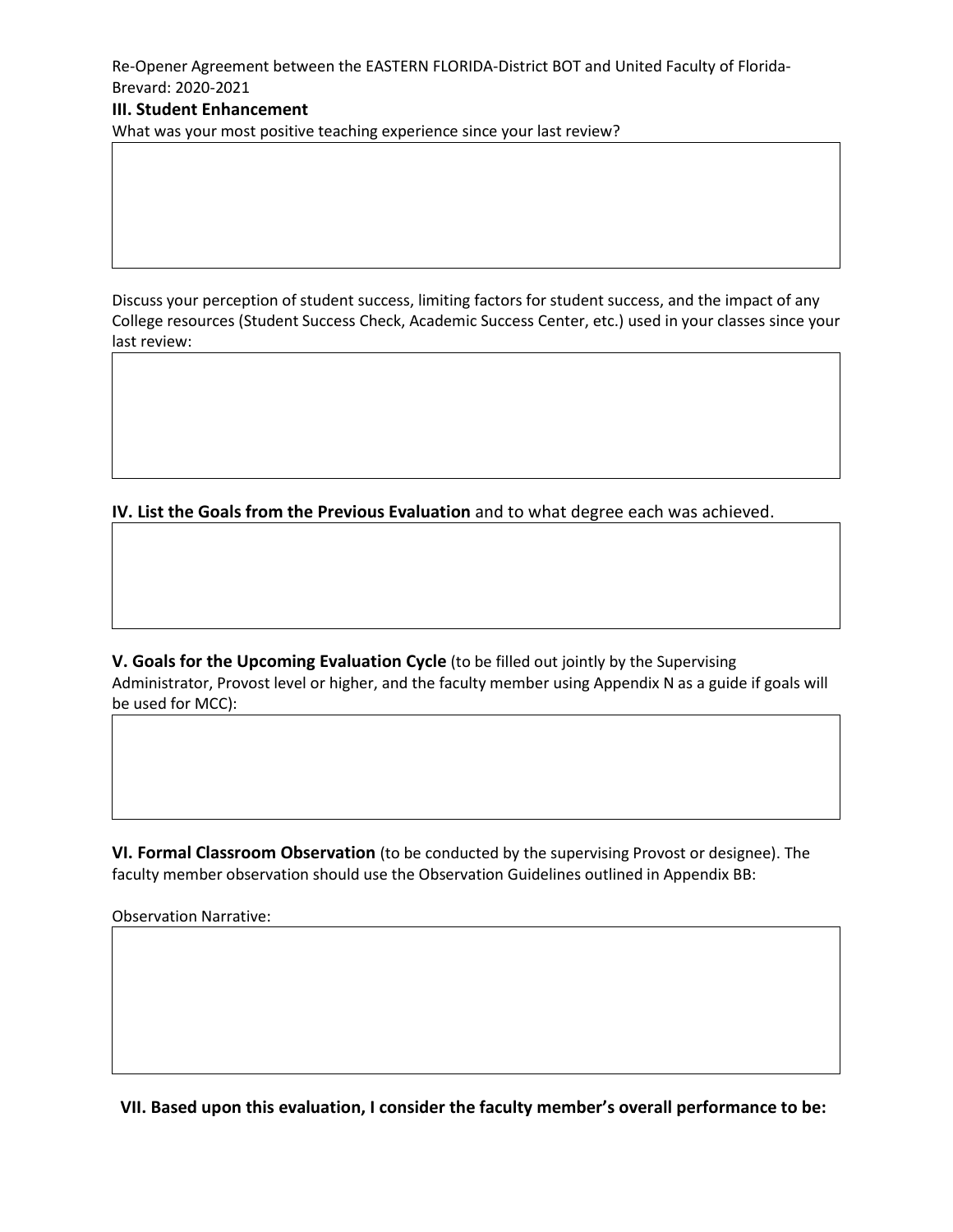A. Satisfactory, recommendation for continuation

B. Acceptable, but some improvement needed (complete section below)

C. Unsatisfactory (complete section below)

#### **Feedback from Supervising Administrator:**

#### **VIII. Plan of Action (if needed):**

A. Time frame for determining improvement:

B. Outcomes and recommendations if no improvement is documented based on the established action plan within the allotted time period.

Supervisor's Signature **Faculty Member's Signature** Faculty Member's Signature

Supervisor's Printed Name Faculty Member's Printed Name

Date **Date** Date **Date** Date **Date**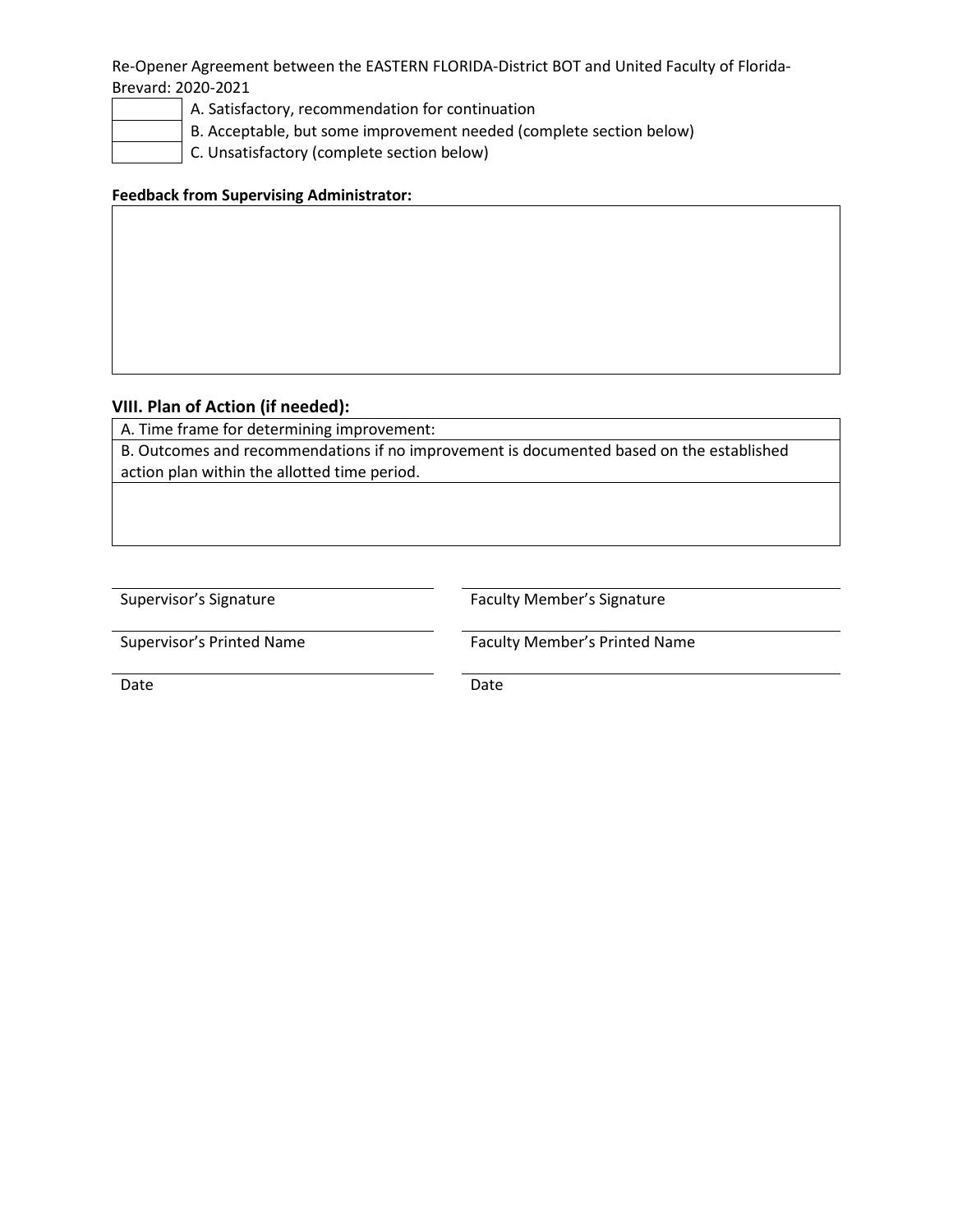### **APPENDIX L—Librarian Faculty Evaluation Performance Review Form**

| Name:                                                                    |                                                                                                                                                            | B#:                               |
|--------------------------------------------------------------------------|------------------------------------------------------------------------------------------------------------------------------------------------------------|-----------------------------------|
| Discipline/Institute:                                                    |                                                                                                                                                            | Campus:                           |
| <b>Supervising Provost:</b><br>Pre-Evaluation<br><b>Conference Date:</b> |                                                                                                                                                            | <b>Class Observation</b><br>Date: |
| Hire Date: Note:                                                         | Tenured: Yes No Performance Review Date:                                                                                                                   |                                   |
|                                                                          | I. Collaborative Evaluation Statement (to be completed prior to the post observation meeting:                                                              |                                   |
| <b>Faculty Supervisor</b>                                                | I affirm that the applicable primary duties and other responsibilities as<br>contained in Appendix Z have been met. See Attached.                          |                                   |
|                                                                          | I attest that all applicable primary duties and other responsibilities as<br>contained in the faculty contract have not been met. The areas deficient are: |                                   |
|                                                                          |                                                                                                                                                            |                                   |
|                                                                          |                                                                                                                                                            |                                   |
|                                                                          |                                                                                                                                                            |                                   |
|                                                                          |                                                                                                                                                            |                                   |
| <b>Faculty Signature</b>                                                 | <b>Printed Name</b>                                                                                                                                        | Date                              |

**Supervising Administrator Signature Printed Name Date**

#### **II. Librarian Faculty Development and Self-Assessment**

The tenured faculty member is responsible for completing maintenance of continuing contract **PRIOR** to the scheduled performance review or by April 1, whichever comes first, using the Faculty Professional Development System via Banner. Submit documentation for each entry (meeting minutes, proof of attendance/CEUs, programs, etc.). Please bring a copy of the completed form to the meeting, if necessary.

I have met the requirements of maintenance of continuing contract

Annual Contract (Non-tenured) Faculty are required to make satisfactory progress towards achieving tenure as determined by their Supervising Administrator based on classroom management, assessment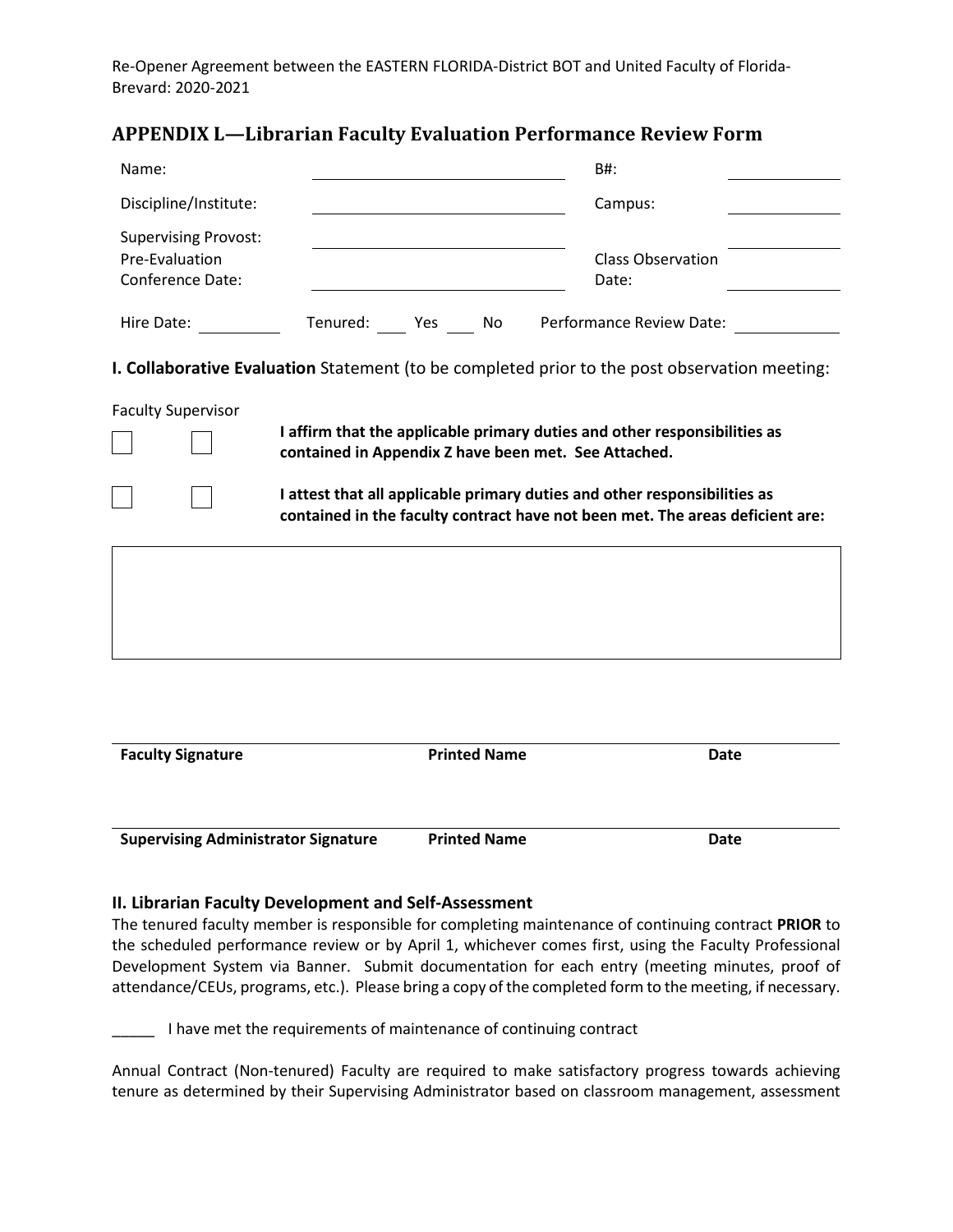activities, community and professional development, instructional development, and committee or other contributions to the College. Satisfactory progress shall be documented in section 4 and, if requested, a reflection on the faculty member's teaching, personal, and/or professional growth may be attached to this form.

\_\_\_\_\_ I have documented satisfactory progress in section 4

#### **III. Student Enhancement**

What was your most positive teaching or librarian experience since your last review?

Discuss your perception of student success, limiting factors for student success, and the impact of any College resources (Student Success Check, Academic Success Center, etc.) used in your classes or the library since your last review:

**IV. List the Goals from the Previous Evaluation** and to what degree each was achieved.

**V. Goals for the Upcoming Academic Year** (to be filled out jointly by the Supervising Administrator, Provost level or higher, and the faculty member using Appendix N as a guide if goals will be used for MCC):

**VI. Formal Field Observation** (to be conducted by the supervising Provost or designee). The library faculty member field observation should only use the Observation Guidelines outlined in Appendix BB if instructional delivery is observed: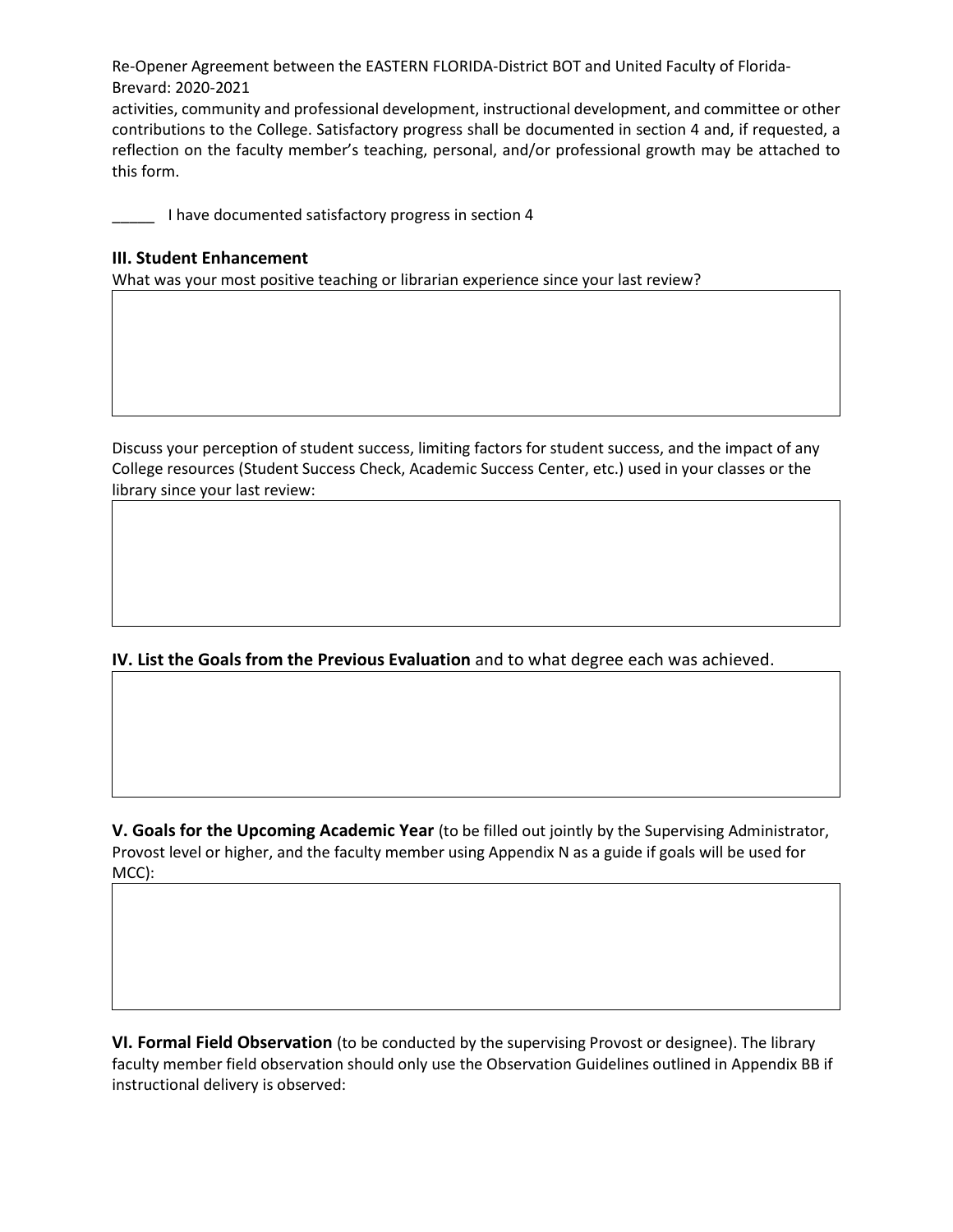#### **Observation Narrative:**

#### **VII. Based upon this evaluation, I consider the faculty member's overall performance to be:**

- A. Satisfactory, recommendation for continuation
- B. Acceptable, but some improvement needed (complete section below)
	- C. Unsatisfactory (complete section below)

#### **Feedback from Supervising Administrator:**

#### **VIII. Plan of Action (if needed):**

A. Time frame for determining improvement:

B. Outcomes and recommendations if no improvement is documented based on the established action plan within the allotted time period.

Supervisor's Signature Library Faculty Member's Signature

Supervisor's Printed Name Library Faculty Member's Printed Name

Date **Date** Date **Date** Date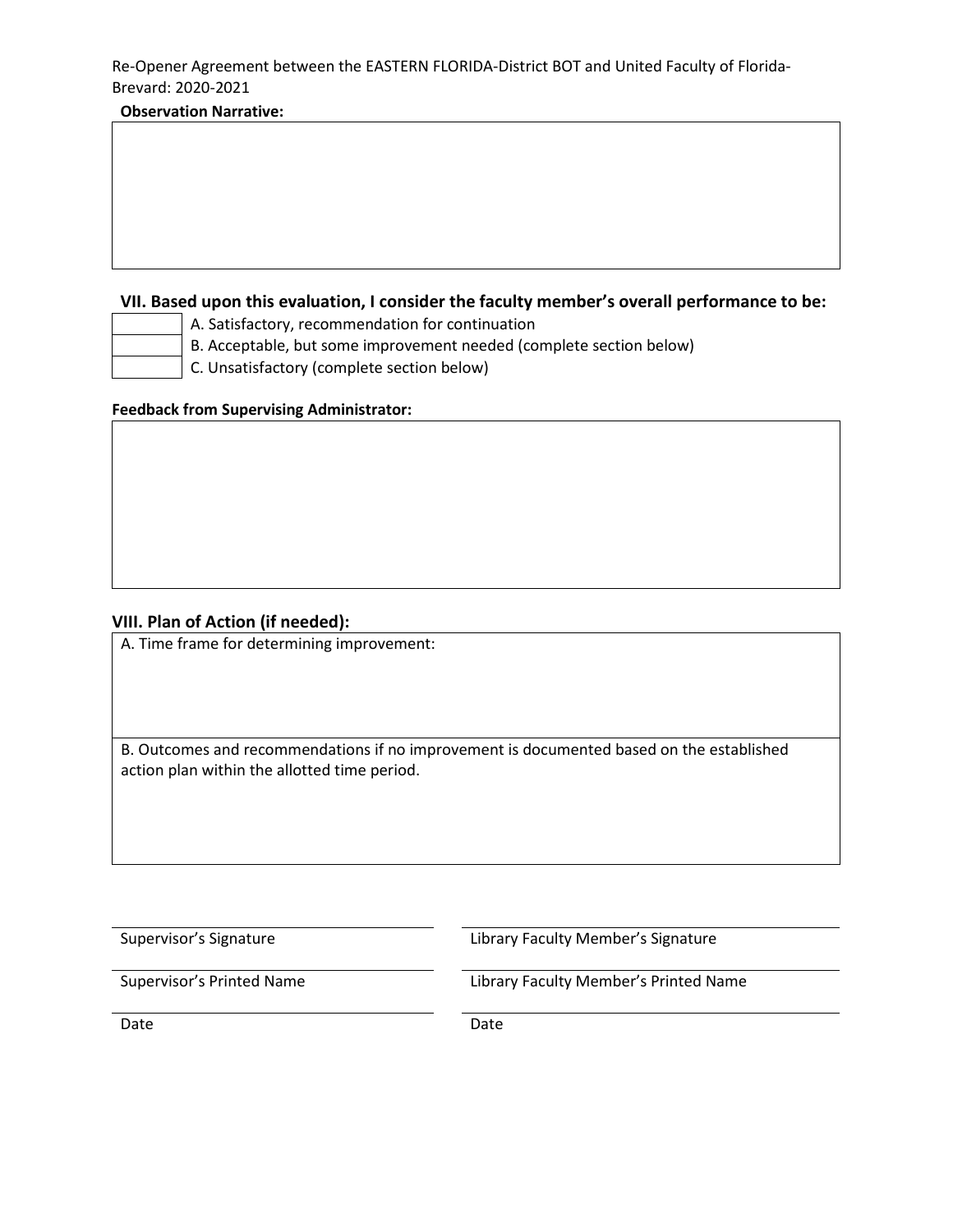## **APPENDIX N—Faculty Professional Development and Advancement by Classification (Formerly Maintenance of Continuing Contract)**

Activities noted below may be used by tenured faculty members to meet requirements for the maintenance of continuing contract cycle; by non-tenured faculty to partially satisfy requirements for tenure as outlined in Article 11 of this Agreement; and by all eligible faculty in partial fulfillment of the requirements for rank change, as outlined in Article 11 of this Agreement. Tenure and rank change criteria are specified in the current TPDC Handbook.

The associated points apply only to Maintenance of Continuing Contract, and as supporting documentation for all faculty members on the *Faculty Self-Assessment and Evaluation* form to be completed every three years.

All faculty members will use the online Professional Development System to record their activities. The list below is not exhaustive. Faculty may request Supervising Administrator approval and credit for other activities, and by appeal to the Tenure and Professional Development Council (TPDC), as outlined in the TPDC Handbook.

#### **PROFESSIONAL ACTIVITY CLASSIFICATIONS (TENURE, RANK AND MCC)**:

Commitment to the College (CC) Commitment to the Profession (CP) Commitment to the Community (CComm)

Note that A-F below are the categories as identified on the Faculty Self-Assessment and Evaluation Form.

#### **A. Points for campus, college, cluster or other EFSC-related committees (Per Year):**

| 1. | (CC) Active membership on a college-wide or campus committee that meets three or                                      |    |
|----|-----------------------------------------------------------------------------------------------------------------------|----|
|    | more times in a semester (each committee)                                                                             |    |
| 2. | (CC) Active membership on a college-wide or campus committee that meets fewer than                                    | .5 |
|    | three times in a semester                                                                                             |    |
| 3. | (CC) Active membership on an advisory committee for the college (each committee)                                      | .5 |
| 4. | (CC) Faculty Sponsorship/Co-sponsorship of a student organization                                                     | 1  |
|    | <b>LOO ON BULLETING IS A REPORT OF A STATE OF A REPORT OF A STATE OF A REPORT OF A STATE OF A REPORT OF A STATE O</b> |    |

# 5. (CC, CP) Participating on an articulation committee .5

#### **B. Points for community or professional projects:**

| (CC) Writing a grant proposal for program improvement or new equipment               |    |
|--------------------------------------------------------------------------------------|----|
| (CC) Serving as a mentor for one year in the New Faculty Mentoring Program           |    |
| (CC, CP) Organizing a college-wide conference                                        | 1. |
| (CC) Mentoring a College Success Skills student, an Office of Undergraduate Research | .5 |
| student, or a Core Scholar Program Peer Tutor student                                |    |
| (CC) Volunteering in the Learning Lab for ten hours                                  |    |
| (CP) Teach an upper division course or graduate course at an accredited University   |    |
| (CP) Completing a profession-related project                                         |    |
| (CComm) Organizing a college sponsored community event                               |    |
| (CComm) Membership on an advisory committee for a non-profit organization            |    |
| (CComm) A minimum of 20 hours of community service/volunteer time with any non-      | 1  |
|                                                                                      |    |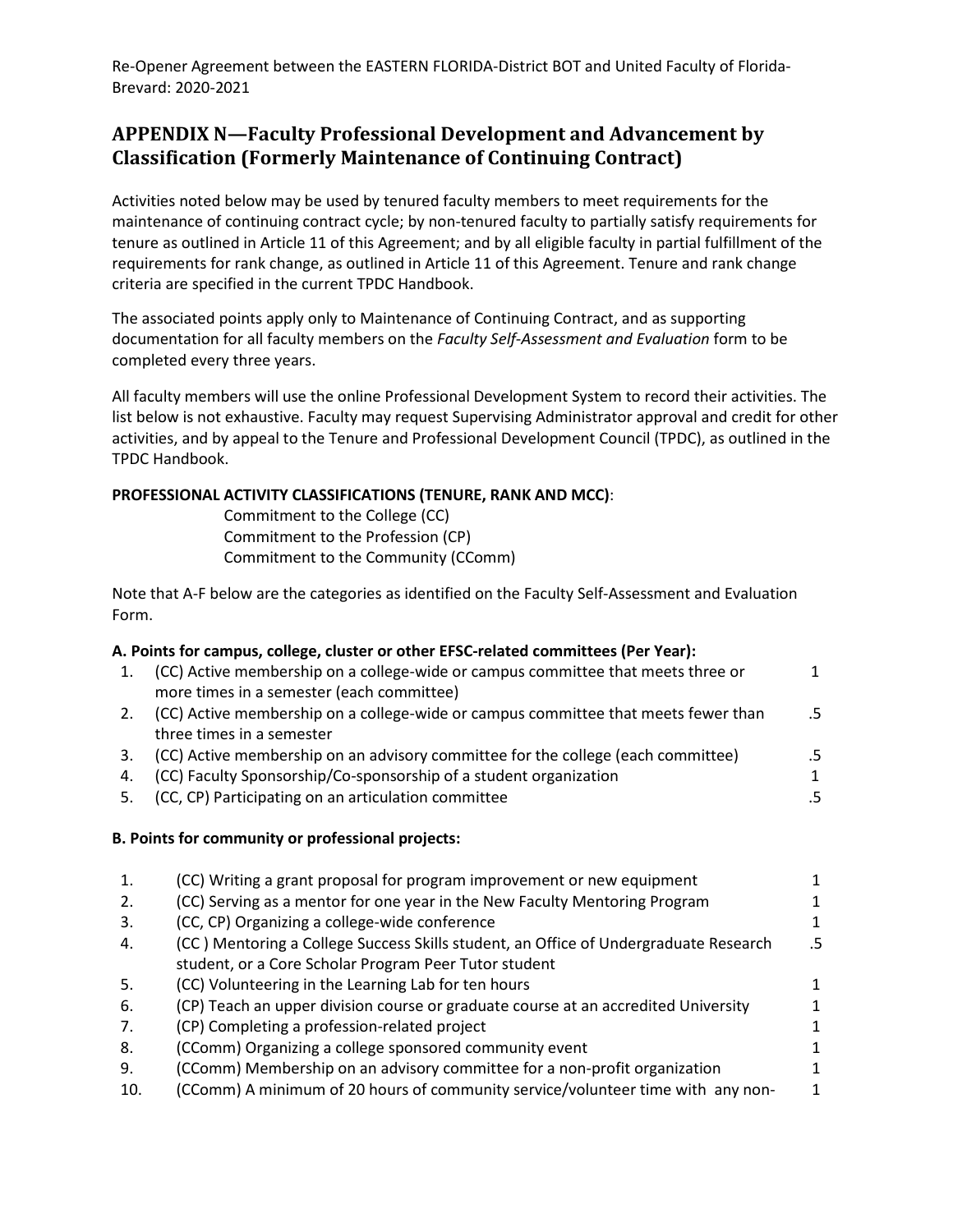|       | profit, government organization or student related activity                                                                                                             |   |
|-------|-------------------------------------------------------------------------------------------------------------------------------------------------------------------------|---|
| 11.   | (CComm) Participation in community education events                                                                                                                     | 1 |
| 12.   | (CComm) Obtaining training and certification to assist with community needs                                                                                             |   |
| 13.   | (CComm) Participating in a mentoring program such as, but not limited to,<br>Project Read or Big Brother/Big Sister                                                     |   |
| work: | C. Points for professional organizations, publications, or presentations of scholarly or professional                                                                   |   |
| 1.    | (CC) Successful delivery of a workshop                                                                                                                                  |   |
| 2.    | (CP) Presenting a paper or being a panel member at a professional conference/meeting                                                                                    |   |
| 3.    | (CP) Publication of a scholarly or research paper on a profession-related<br>subject in a refereed journal, or publication of a textbook, or publication of a monograph |   |

- 4. (CP) Presenting artwork at a juried, solo, or curated art show or performing in a public recital 1
- 5. (CP) Writing critical review of a musical or theatrical performance, book review or other artwork for publication in a newspaper, magazine or professional journal .5 6. (CP) Participating in a discipline-related professional organization .5
- 7. (CP) Organizing a profession-related conference 3

#### **D. Points for attendance at professional meetings, continuing education credits, and graduate level courses:**

| 1. | (CC) Successful completion of a TPDC approved workshop offered through<br>the college                            | .25 |
|----|------------------------------------------------------------------------------------------------------------------|-----|
| 2. | (CC) Successful completion of a college course from a regionally accredited<br>college/university                | 1   |
| 3. | (CP) Attending a workshop, seminar, webinar, or professional meeting to<br>advance knowledge in the career field | .5  |
| 4. | (CP) Obtaining continuing education credits, meeting professional certification/<br>licensure requirements       |     |
| 5. | (CP) Successful completion of a graduate level course<br>of at least 3 credit semester hours                     | 3   |
|    | E. Points for instructional development such as enhanced teaching strategies, new course                         |     |
|    | development, curriculum revisions, etc.:                                                                         |     |
| 1. | (CC) Development of a new program of study                                                                       |     |
| 2. | (CC) Development of a new course offering                                                                        |     |

3. (CC) Revising a course plan 1 4. (CC) Developing/marketing new programs or services 1 5. (CC, CP) Converting a pre-existing course to Hybrid or Online format according to established guidelines 1

#### **F. Other contributions that may not be included in the system and have been approved by your supervising administrator:**

Points vary and determined by your Supervising Administrator \_\_\_\_\_\_\_\_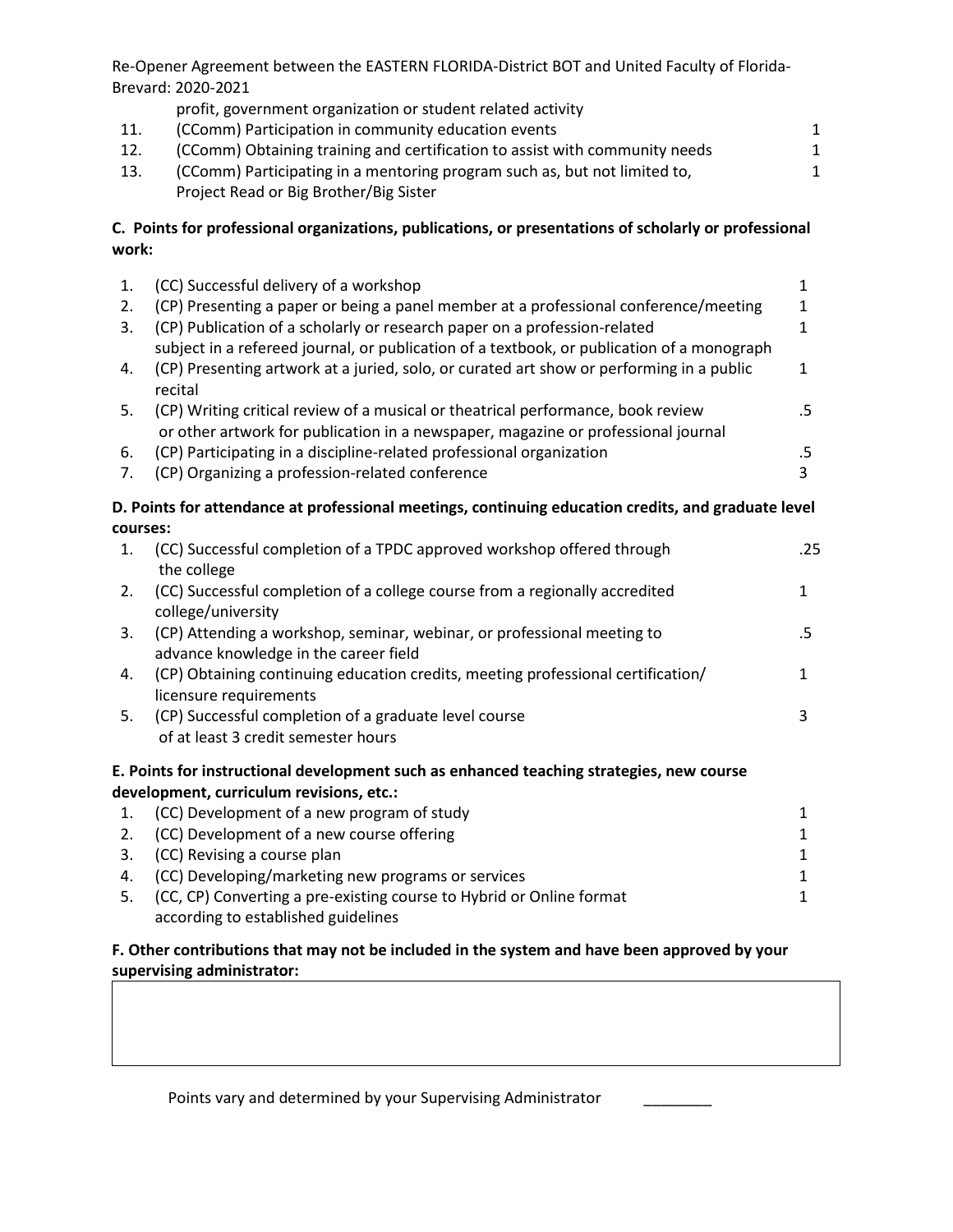# **APPENDIX T—Clinical Coordinator Responsibilities Checklist**

| Met (If applicable) | Activity                                                                             |
|---------------------|--------------------------------------------------------------------------------------|
|                     | Serves as a liaison between faculty and administration on one or more campuses       |
|                     | Liaisons between the full-time faculty and the administration in non-AA programs     |
|                     | such as vocational, technical and health care related programs.                      |
|                     | Convenes adjunct and faculty meetings within the discipline to discuss academic      |
|                     | issues in the clinical setting.                                                      |
|                     | Performs reviews of clinical expectations                                            |
|                     | Communicates with outside agencies to establish clinical practice sites and foster   |
|                     | collegial relationships with these sites.                                            |
|                     | Assists faculty with the implementation of any changes in clinical expectations.     |
|                     | Participates in program related annual reports and on-site accreditation visitation. |
|                     | Conducts reviews of student learning at the clinical sites                           |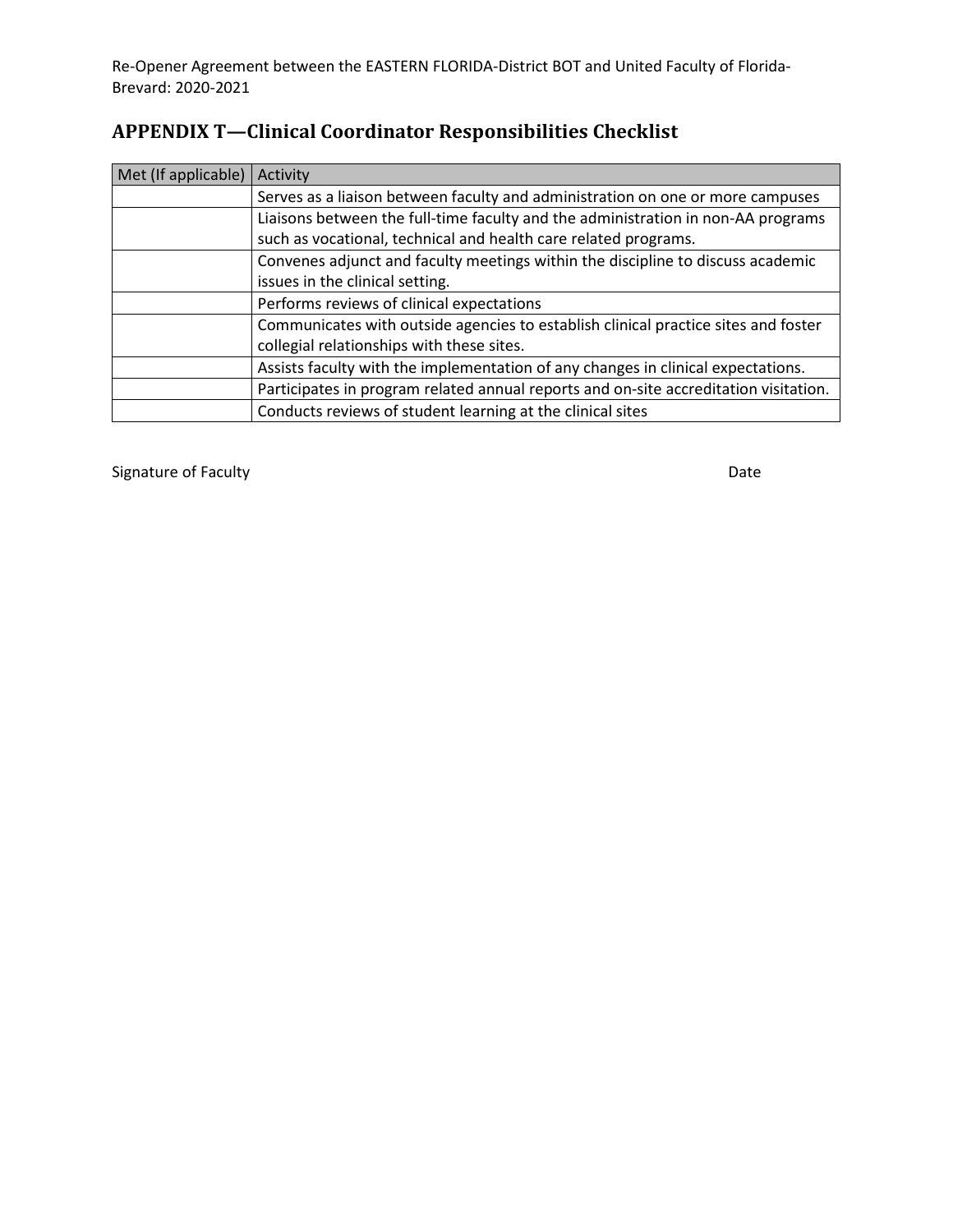| <b>APPENDIX U-Department Chair Responsibilities Checklist</b> |  |  |
|---------------------------------------------------------------|--|--|
|                                                               |  |  |

| Met (If applicable) | Activity                                                                                                                                 |  |  |  |  |  |  |  |
|---------------------|------------------------------------------------------------------------------------------------------------------------------------------|--|--|--|--|--|--|--|
|                     | Serves as a liaison between faculty, adjuncts and administration on one or more                                                          |  |  |  |  |  |  |  |
|                     | campuses                                                                                                                                 |  |  |  |  |  |  |  |
|                     | Submits to the administration performance reviews of adjunct (part-time) faculty in                                                      |  |  |  |  |  |  |  |
|                     | collaboration with any assigned Program Managers on a timely basis                                                                       |  |  |  |  |  |  |  |
|                     | Assists in the creation of course schedules                                                                                              |  |  |  |  |  |  |  |
|                     | Assist full-time faculty with access to approved educational materials, equipment,                                                       |  |  |  |  |  |  |  |
|                     | class scheduling collaboration, and supply and facilities maintenance issues.                                                            |  |  |  |  |  |  |  |
|                     | Assists faculty and adjuncts to ensure a timely selection and posting of educational                                                     |  |  |  |  |  |  |  |
|                     | materials                                                                                                                                |  |  |  |  |  |  |  |
|                     | Works with faculty and adjuncts to ensure syllabi are available as required                                                              |  |  |  |  |  |  |  |
|                     | May be required to work up to five (5) additional days beyond the number required                                                        |  |  |  |  |  |  |  |
|                     | by their base contract at their daily pay rate.                                                                                          |  |  |  |  |  |  |  |
|                     | Convenes faculty meetings monthly or as mutually agreed upon with the                                                                    |  |  |  |  |  |  |  |
|                     | Supervising Administrator for the purpose of communication, textbook selection,                                                          |  |  |  |  |  |  |  |
|                     | curriculum review and other business matters.                                                                                            |  |  |  |  |  |  |  |
|                     | Maintain a contact list of credentialed faculty who teach within their department                                                        |  |  |  |  |  |  |  |
|                     | that can be made available to faculty seeking a substitute.                                                                              |  |  |  |  |  |  |  |
|                     | Act as budget custodian for the department when appropriate.                                                                             |  |  |  |  |  |  |  |
|                     | Reviews and makes recommendations regarding academic appeals and other                                                                   |  |  |  |  |  |  |  |
|                     | student-initiated requests that require Departmental level input.                                                                        |  |  |  |  |  |  |  |
|                     | May provide assistance to the Supervising Administrator for reviews of course                                                            |  |  |  |  |  |  |  |
|                     | competencies and adherence to standards and criteria established by regional                                                             |  |  |  |  |  |  |  |
|                     | and/or professional accrediting agencies.                                                                                                |  |  |  |  |  |  |  |
|                     | Additional responsibilities related to adjuncts:                                                                                         |  |  |  |  |  |  |  |
|                     | i. Assists the Supervising Administrator with the appointment, credentialing and                                                         |  |  |  |  |  |  |  |
|                     | training of adjunct faculty.                                                                                                             |  |  |  |  |  |  |  |
|                     | ii. Communicates with adjuncts to discuss issues and improve delivery of course                                                          |  |  |  |  |  |  |  |
|                     | content                                                                                                                                  |  |  |  |  |  |  |  |
|                     | iii. Conducts classroom observations of adjuncts in professional and equitable                                                           |  |  |  |  |  |  |  |
|                     | manner                                                                                                                                   |  |  |  |  |  |  |  |
|                     |                                                                                                                                          |  |  |  |  |  |  |  |
|                     | Additional programmatic responsibilities may include:<br>i. Participation in the development and maintenance of articulation agreements. |  |  |  |  |  |  |  |
|                     | ii. Drafting memoranda of understanding with outside agencies and professional                                                           |  |  |  |  |  |  |  |
|                     | organizations.                                                                                                                           |  |  |  |  |  |  |  |
|                     | iii. Development of articulation agreements or memoranda of understanding                                                                |  |  |  |  |  |  |  |
|                     | specific to workforce programs.                                                                                                          |  |  |  |  |  |  |  |
|                     | iv. Maintains an active advisory committee which meets a minimum of twice/year                                                           |  |  |  |  |  |  |  |
|                     | v. Performs yearly program/curriculum review and assessment including                                                                    |  |  |  |  |  |  |  |
|                     | submission of annual reports.                                                                                                            |  |  |  |  |  |  |  |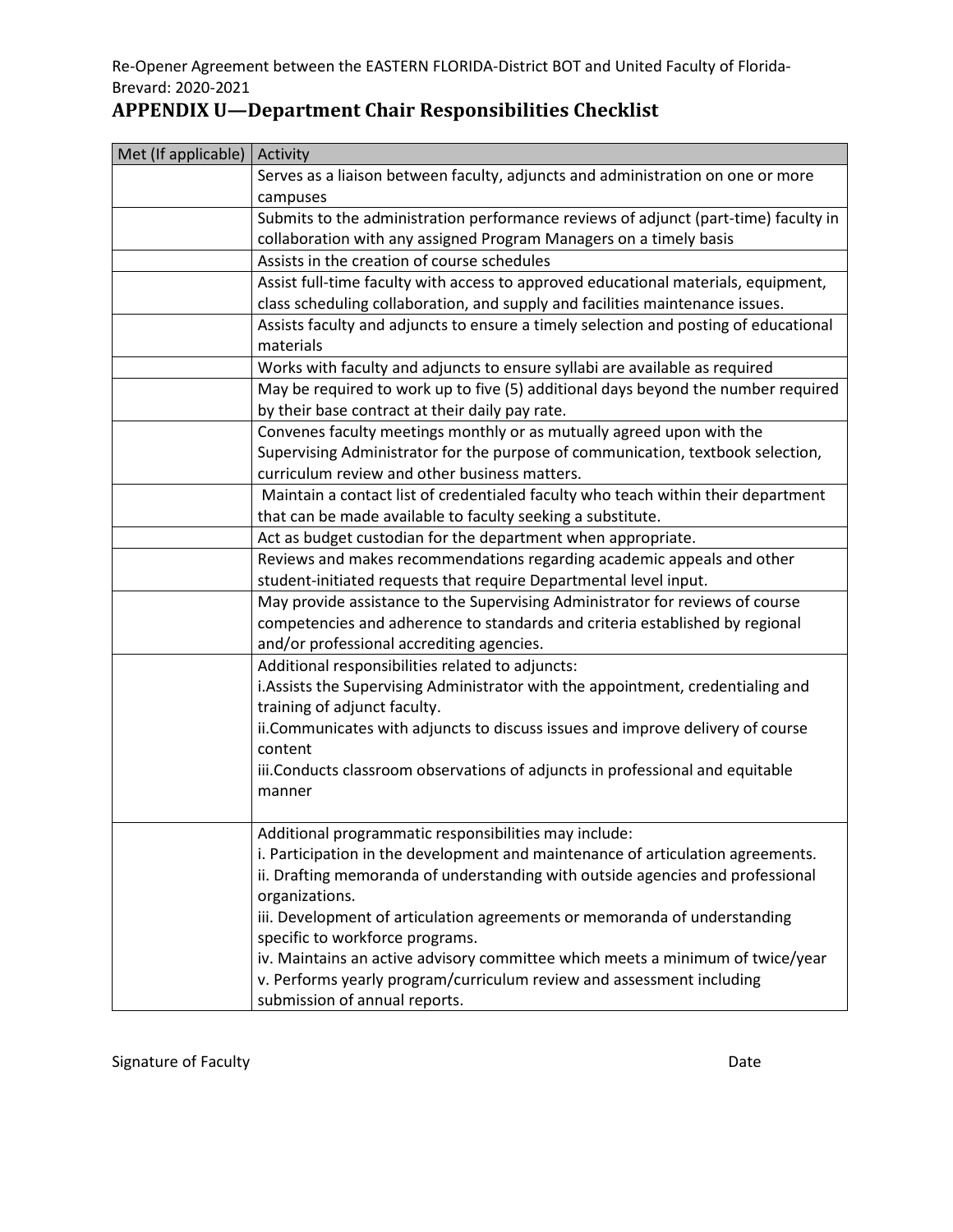| Met (If applicable) | Activity                                                                                                                                                                                                                                                                                                                                                                                                                                                                                                                                                                                                                                                                                                                                                                                                                                                                                                                                                                                                                                                                                                                                                                                                                                                                                                                                                |  |  |  |  |  |  |  |
|---------------------|---------------------------------------------------------------------------------------------------------------------------------------------------------------------------------------------------------------------------------------------------------------------------------------------------------------------------------------------------------------------------------------------------------------------------------------------------------------------------------------------------------------------------------------------------------------------------------------------------------------------------------------------------------------------------------------------------------------------------------------------------------------------------------------------------------------------------------------------------------------------------------------------------------------------------------------------------------------------------------------------------------------------------------------------------------------------------------------------------------------------------------------------------------------------------------------------------------------------------------------------------------------------------------------------------------------------------------------------------------|--|--|--|--|--|--|--|
|                     | Serves as a liaison between faculty, adjuncts and administration on one or more                                                                                                                                                                                                                                                                                                                                                                                                                                                                                                                                                                                                                                                                                                                                                                                                                                                                                                                                                                                                                                                                                                                                                                                                                                                                         |  |  |  |  |  |  |  |
|                     | campuses                                                                                                                                                                                                                                                                                                                                                                                                                                                                                                                                                                                                                                                                                                                                                                                                                                                                                                                                                                                                                                                                                                                                                                                                                                                                                                                                                |  |  |  |  |  |  |  |
|                     | Submits to the administration performance reviews of adjunct (part-time) faculty                                                                                                                                                                                                                                                                                                                                                                                                                                                                                                                                                                                                                                                                                                                                                                                                                                                                                                                                                                                                                                                                                                                                                                                                                                                                        |  |  |  |  |  |  |  |
|                     | in collaboration with any assigned Program Managers on a timely basis<br>Assists in the creation of course schedules                                                                                                                                                                                                                                                                                                                                                                                                                                                                                                                                                                                                                                                                                                                                                                                                                                                                                                                                                                                                                                                                                                                                                                                                                                    |  |  |  |  |  |  |  |
|                     |                                                                                                                                                                                                                                                                                                                                                                                                                                                                                                                                                                                                                                                                                                                                                                                                                                                                                                                                                                                                                                                                                                                                                                                                                                                                                                                                                         |  |  |  |  |  |  |  |
|                     | Assist full-time faculty with access to approved educational materials, equipment,                                                                                                                                                                                                                                                                                                                                                                                                                                                                                                                                                                                                                                                                                                                                                                                                                                                                                                                                                                                                                                                                                                                                                                                                                                                                      |  |  |  |  |  |  |  |
|                     | class scheduling collaboration, and supply and facilities maintenance issues.                                                                                                                                                                                                                                                                                                                                                                                                                                                                                                                                                                                                                                                                                                                                                                                                                                                                                                                                                                                                                                                                                                                                                                                                                                                                           |  |  |  |  |  |  |  |
|                     | Assists faculty and adjuncts to ensure a timely selection and posting of educational                                                                                                                                                                                                                                                                                                                                                                                                                                                                                                                                                                                                                                                                                                                                                                                                                                                                                                                                                                                                                                                                                                                                                                                                                                                                    |  |  |  |  |  |  |  |
|                     | materials                                                                                                                                                                                                                                                                                                                                                                                                                                                                                                                                                                                                                                                                                                                                                                                                                                                                                                                                                                                                                                                                                                                                                                                                                                                                                                                                               |  |  |  |  |  |  |  |
|                     | Works with faculty and adjuncts to ensure syllabi are available as required                                                                                                                                                                                                                                                                                                                                                                                                                                                                                                                                                                                                                                                                                                                                                                                                                                                                                                                                                                                                                                                                                                                                                                                                                                                                             |  |  |  |  |  |  |  |
|                     | May be required to work up to five (5) additional days beyond the number                                                                                                                                                                                                                                                                                                                                                                                                                                                                                                                                                                                                                                                                                                                                                                                                                                                                                                                                                                                                                                                                                                                                                                                                                                                                                |  |  |  |  |  |  |  |
|                     | required by their base contract at their daily pay rate.                                                                                                                                                                                                                                                                                                                                                                                                                                                                                                                                                                                                                                                                                                                                                                                                                                                                                                                                                                                                                                                                                                                                                                                                                                                                                                |  |  |  |  |  |  |  |
|                     | Convenes faculty meetings monthly or as mutually agreed upon with the                                                                                                                                                                                                                                                                                                                                                                                                                                                                                                                                                                                                                                                                                                                                                                                                                                                                                                                                                                                                                                                                                                                                                                                                                                                                                   |  |  |  |  |  |  |  |
|                     |                                                                                                                                                                                                                                                                                                                                                                                                                                                                                                                                                                                                                                                                                                                                                                                                                                                                                                                                                                                                                                                                                                                                                                                                                                                                                                                                                         |  |  |  |  |  |  |  |
|                     |                                                                                                                                                                                                                                                                                                                                                                                                                                                                                                                                                                                                                                                                                                                                                                                                                                                                                                                                                                                                                                                                                                                                                                                                                                                                                                                                                         |  |  |  |  |  |  |  |
|                     | Maintain a contact list of credentialed faculty who teach within their department                                                                                                                                                                                                                                                                                                                                                                                                                                                                                                                                                                                                                                                                                                                                                                                                                                                                                                                                                                                                                                                                                                                                                                                                                                                                       |  |  |  |  |  |  |  |
|                     |                                                                                                                                                                                                                                                                                                                                                                                                                                                                                                                                                                                                                                                                                                                                                                                                                                                                                                                                                                                                                                                                                                                                                                                                                                                                                                                                                         |  |  |  |  |  |  |  |
|                     |                                                                                                                                                                                                                                                                                                                                                                                                                                                                                                                                                                                                                                                                                                                                                                                                                                                                                                                                                                                                                                                                                                                                                                                                                                                                                                                                                         |  |  |  |  |  |  |  |
|                     |                                                                                                                                                                                                                                                                                                                                                                                                                                                                                                                                                                                                                                                                                                                                                                                                                                                                                                                                                                                                                                                                                                                                                                                                                                                                                                                                                         |  |  |  |  |  |  |  |
|                     | student-initiated requests that require Departmental level input.                                                                                                                                                                                                                                                                                                                                                                                                                                                                                                                                                                                                                                                                                                                                                                                                                                                                                                                                                                                                                                                                                                                                                                                                                                                                                       |  |  |  |  |  |  |  |
|                     | Provides assistance to the Supervising Administrator for reviews of course                                                                                                                                                                                                                                                                                                                                                                                                                                                                                                                                                                                                                                                                                                                                                                                                                                                                                                                                                                                                                                                                                                                                                                                                                                                                              |  |  |  |  |  |  |  |
|                     |                                                                                                                                                                                                                                                                                                                                                                                                                                                                                                                                                                                                                                                                                                                                                                                                                                                                                                                                                                                                                                                                                                                                                                                                                                                                                                                                                         |  |  |  |  |  |  |  |
|                     | and/or professional accrediting agencies.                                                                                                                                                                                                                                                                                                                                                                                                                                                                                                                                                                                                                                                                                                                                                                                                                                                                                                                                                                                                                                                                                                                                                                                                                                                                                                               |  |  |  |  |  |  |  |
|                     |                                                                                                                                                                                                                                                                                                                                                                                                                                                                                                                                                                                                                                                                                                                                                                                                                                                                                                                                                                                                                                                                                                                                                                                                                                                                                                                                                         |  |  |  |  |  |  |  |
|                     |                                                                                                                                                                                                                                                                                                                                                                                                                                                                                                                                                                                                                                                                                                                                                                                                                                                                                                                                                                                                                                                                                                                                                                                                                                                                                                                                                         |  |  |  |  |  |  |  |
|                     |                                                                                                                                                                                                                                                                                                                                                                                                                                                                                                                                                                                                                                                                                                                                                                                                                                                                                                                                                                                                                                                                                                                                                                                                                                                                                                                                                         |  |  |  |  |  |  |  |
|                     |                                                                                                                                                                                                                                                                                                                                                                                                                                                                                                                                                                                                                                                                                                                                                                                                                                                                                                                                                                                                                                                                                                                                                                                                                                                                                                                                                         |  |  |  |  |  |  |  |
|                     |                                                                                                                                                                                                                                                                                                                                                                                                                                                                                                                                                                                                                                                                                                                                                                                                                                                                                                                                                                                                                                                                                                                                                                                                                                                                                                                                                         |  |  |  |  |  |  |  |
|                     |                                                                                                                                                                                                                                                                                                                                                                                                                                                                                                                                                                                                                                                                                                                                                                                                                                                                                                                                                                                                                                                                                                                                                                                                                                                                                                                                                         |  |  |  |  |  |  |  |
|                     |                                                                                                                                                                                                                                                                                                                                                                                                                                                                                                                                                                                                                                                                                                                                                                                                                                                                                                                                                                                                                                                                                                                                                                                                                                                                                                                                                         |  |  |  |  |  |  |  |
|                     |                                                                                                                                                                                                                                                                                                                                                                                                                                                                                                                                                                                                                                                                                                                                                                                                                                                                                                                                                                                                                                                                                                                                                                                                                                                                                                                                                         |  |  |  |  |  |  |  |
|                     |                                                                                                                                                                                                                                                                                                                                                                                                                                                                                                                                                                                                                                                                                                                                                                                                                                                                                                                                                                                                                                                                                                                                                                                                                                                                                                                                                         |  |  |  |  |  |  |  |
|                     |                                                                                                                                                                                                                                                                                                                                                                                                                                                                                                                                                                                                                                                                                                                                                                                                                                                                                                                                                                                                                                                                                                                                                                                                                                                                                                                                                         |  |  |  |  |  |  |  |
|                     |                                                                                                                                                                                                                                                                                                                                                                                                                                                                                                                                                                                                                                                                                                                                                                                                                                                                                                                                                                                                                                                                                                                                                                                                                                                                                                                                                         |  |  |  |  |  |  |  |
|                     |                                                                                                                                                                                                                                                                                                                                                                                                                                                                                                                                                                                                                                                                                                                                                                                                                                                                                                                                                                                                                                                                                                                                                                                                                                                                                                                                                         |  |  |  |  |  |  |  |
|                     |                                                                                                                                                                                                                                                                                                                                                                                                                                                                                                                                                                                                                                                                                                                                                                                                                                                                                                                                                                                                                                                                                                                                                                                                                                                                                                                                                         |  |  |  |  |  |  |  |
|                     |                                                                                                                                                                                                                                                                                                                                                                                                                                                                                                                                                                                                                                                                                                                                                                                                                                                                                                                                                                                                                                                                                                                                                                                                                                                                                                                                                         |  |  |  |  |  |  |  |
|                     |                                                                                                                                                                                                                                                                                                                                                                                                                                                                                                                                                                                                                                                                                                                                                                                                                                                                                                                                                                                                                                                                                                                                                                                                                                                                                                                                                         |  |  |  |  |  |  |  |
|                     |                                                                                                                                                                                                                                                                                                                                                                                                                                                                                                                                                                                                                                                                                                                                                                                                                                                                                                                                                                                                                                                                                                                                                                                                                                                                                                                                                         |  |  |  |  |  |  |  |
|                     | Supervising Administrator for the purpose of communication, textbook selection,<br>curriculum review and other business matters.<br>that can be made available to faculty seeking a substitute.<br>Act as budget custodian for the department when appropriate.<br>Reviews and makes recommendations regarding academic appeals and other<br>competencies and adherence to standards and criteria established by regional<br>Additional responsibilities related to adjuncts:<br>i. Assists the Supervising Administrator with the appointment, credentialing and<br>training of adjunct faculty.<br>ii. Communicates with adjuncts to discuss issues and improve delivery of course<br>content<br>iii. Conducts classroom observations of adjuncts in professional and equitable<br>manner<br>Additional programmatic responsibilities may include:<br>i. Participation in the development and maintenance of articulation agreements.<br>ii. Drafting memoranda of understanding with outside agencies and professional<br>organizations.<br>iii. Development of articulation agreements or memoranda of understanding<br>specific to workforce programs.<br>iv. Maintains an active advisory committee which meets a minimum of twice/year<br>v. Performs yearly program/curriculum review and assessment including<br>submission of annual reports. |  |  |  |  |  |  |  |

# **APPENDIX V—Program Manager Responsibilities Checklist**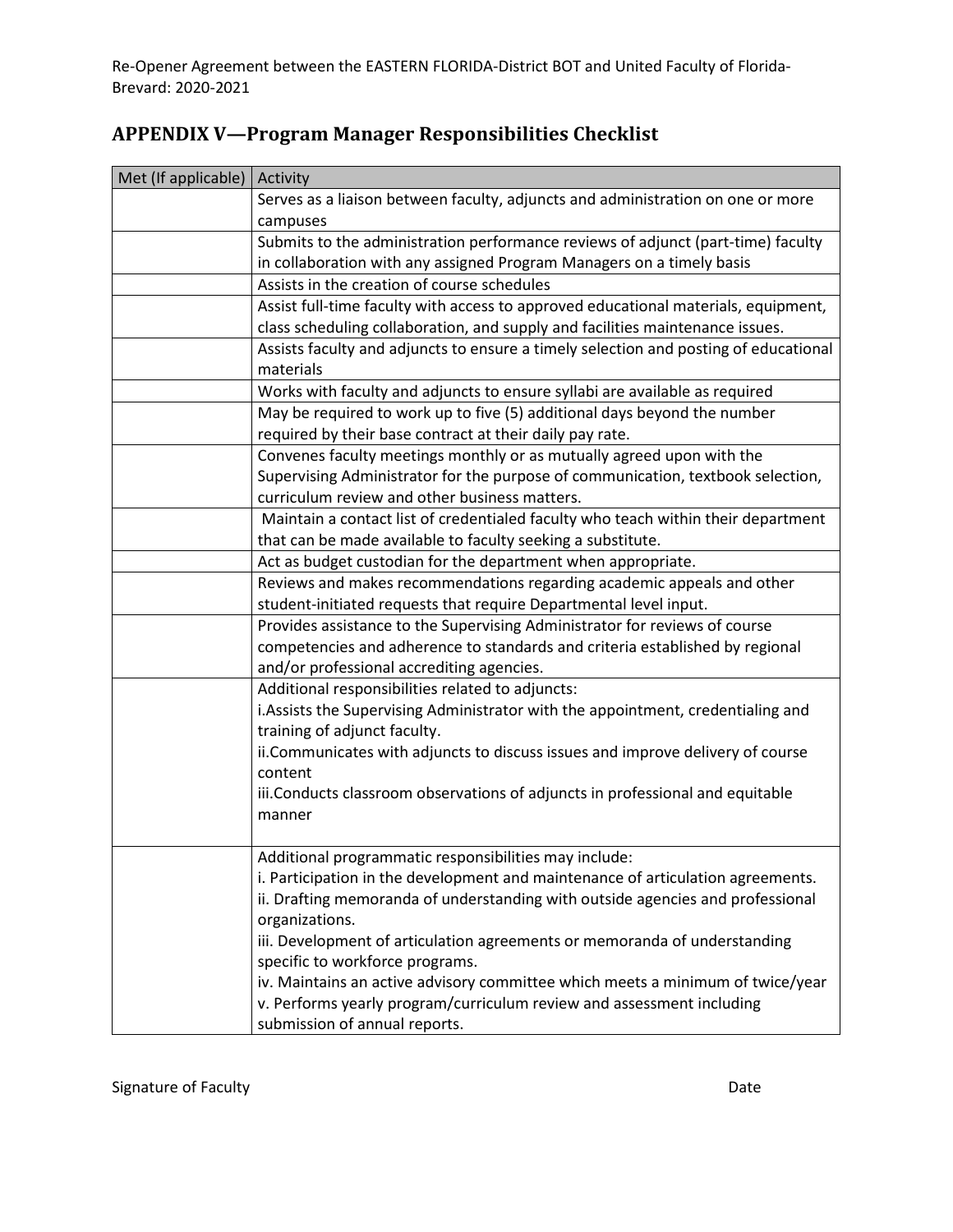# **APPENDIX W—Program Coordinator Responsibilities Checklist**

| Met (If Applicable | Activity                                                                                     |  |  |  |  |  |  |
|--------------------|----------------------------------------------------------------------------------------------|--|--|--|--|--|--|
|                    | Serves as a liaison between faculty, adjuncts and administration on one or more campuses     |  |  |  |  |  |  |
|                    | Submits to the administration performance reviews of adjunct (part-time) faculty in          |  |  |  |  |  |  |
|                    | collaboration with any assigned Program Managers on a timely basis                           |  |  |  |  |  |  |
|                    | Assists in the creation of course schedules                                                  |  |  |  |  |  |  |
|                    | Assist full-time faculty with access to approved educational materials, equipment, class     |  |  |  |  |  |  |
|                    | scheduling collaboration, and supply and facilities maintenance issues.                      |  |  |  |  |  |  |
|                    | Assists faculty and adjuncts to ensure a timely selection and posting of educational         |  |  |  |  |  |  |
|                    | materials                                                                                    |  |  |  |  |  |  |
|                    | Works with faculty and adjuncts to ensure syllabi are available as required                  |  |  |  |  |  |  |
|                    | Maintain a contact list of credentialed faculty who teach within their department that can   |  |  |  |  |  |  |
|                    | be made available to faculty seeking a substitute.                                           |  |  |  |  |  |  |
|                    | Assists Program Manager with convening faculty meetings                                      |  |  |  |  |  |  |
|                    | May review and make recommendations regarding academic appeals and other student-            |  |  |  |  |  |  |
|                    | initiated requests that require Departmental level input.                                    |  |  |  |  |  |  |
|                    | May provide assistance to the Supervising Administrator for reviews of course competencies   |  |  |  |  |  |  |
|                    | and adherence to standards and criteria established by regional and/or professional          |  |  |  |  |  |  |
|                    | accrediting agencies.                                                                        |  |  |  |  |  |  |
|                    | Additional programmatic responsibilities may include:                                        |  |  |  |  |  |  |
|                    | i. Participation in the development and maintenance of articulation agreements.              |  |  |  |  |  |  |
|                    | ii. Drafting memoranda of understanding with outside agencies and professional               |  |  |  |  |  |  |
|                    | organizations.                                                                               |  |  |  |  |  |  |
|                    | iii. Development of articulation agreements or memoranda of understanding specific to        |  |  |  |  |  |  |
|                    | workforce programs.                                                                          |  |  |  |  |  |  |
|                    | iv. Maintains an active advisory committee which meets a minimum of twice/year               |  |  |  |  |  |  |
|                    | v. Performs yearly program/curriculum review and assessment including submission of          |  |  |  |  |  |  |
|                    | annual reports.                                                                              |  |  |  |  |  |  |
|                    | Additional responsibilities related to adjuncts:                                             |  |  |  |  |  |  |
|                    | i. Assists the Supervising Administrator with the appointment, credentialing and training of |  |  |  |  |  |  |
|                    | adjunct faculty.                                                                             |  |  |  |  |  |  |
|                    | ii. Communicates with adjuncts to discuss issues and improve delivery of course content      |  |  |  |  |  |  |
|                    | iii.Conducts classroom observations of adjuncts in professional and equitable manner         |  |  |  |  |  |  |
|                    |                                                                                              |  |  |  |  |  |  |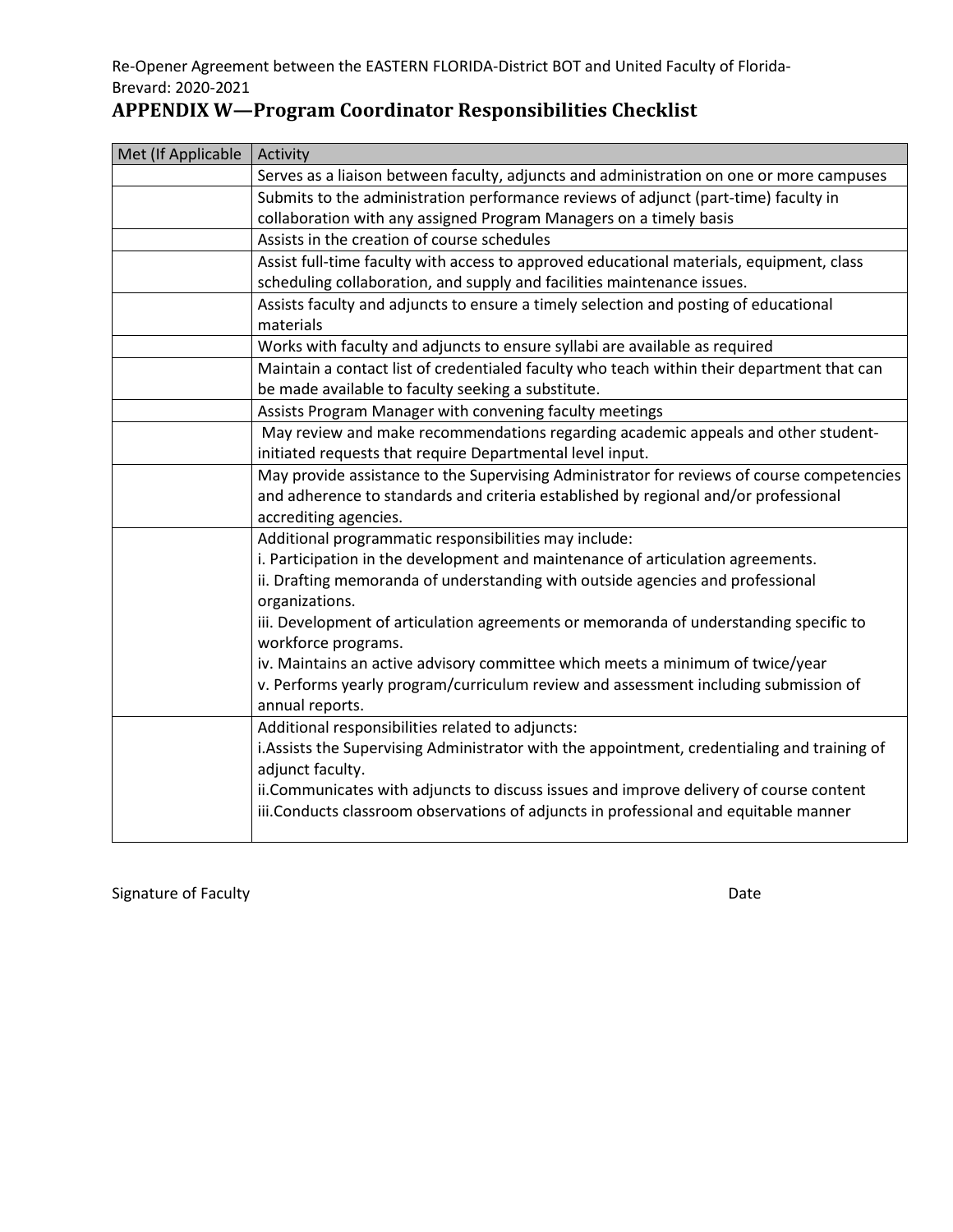# **APPENDIX X—College-wide Coordinator Responsibilities Checklist**

| Met (if Applicable) | Activity                                                                        |
|---------------------|---------------------------------------------------------------------------------|
|                     | Oversee programs which reach multiple campuses or engage the public in          |
|                     | programs directly related to the mission of the College.                        |
|                     | Liaison between program and the administration.                                 |
|                     | Perform duties essential to the effective conduct of campus programs to ensure  |
|                     | college-wide consistency.                                                       |
|                     | Assist faculty with any changes in the discipline curriculum.                   |
|                     | Assist with course-writing and instructional-delivery formats (including online |
|                     | and hybrid formats.                                                             |
|                     | May make recommendations for additional positions to the Supervising            |
|                     | Administrator.                                                                  |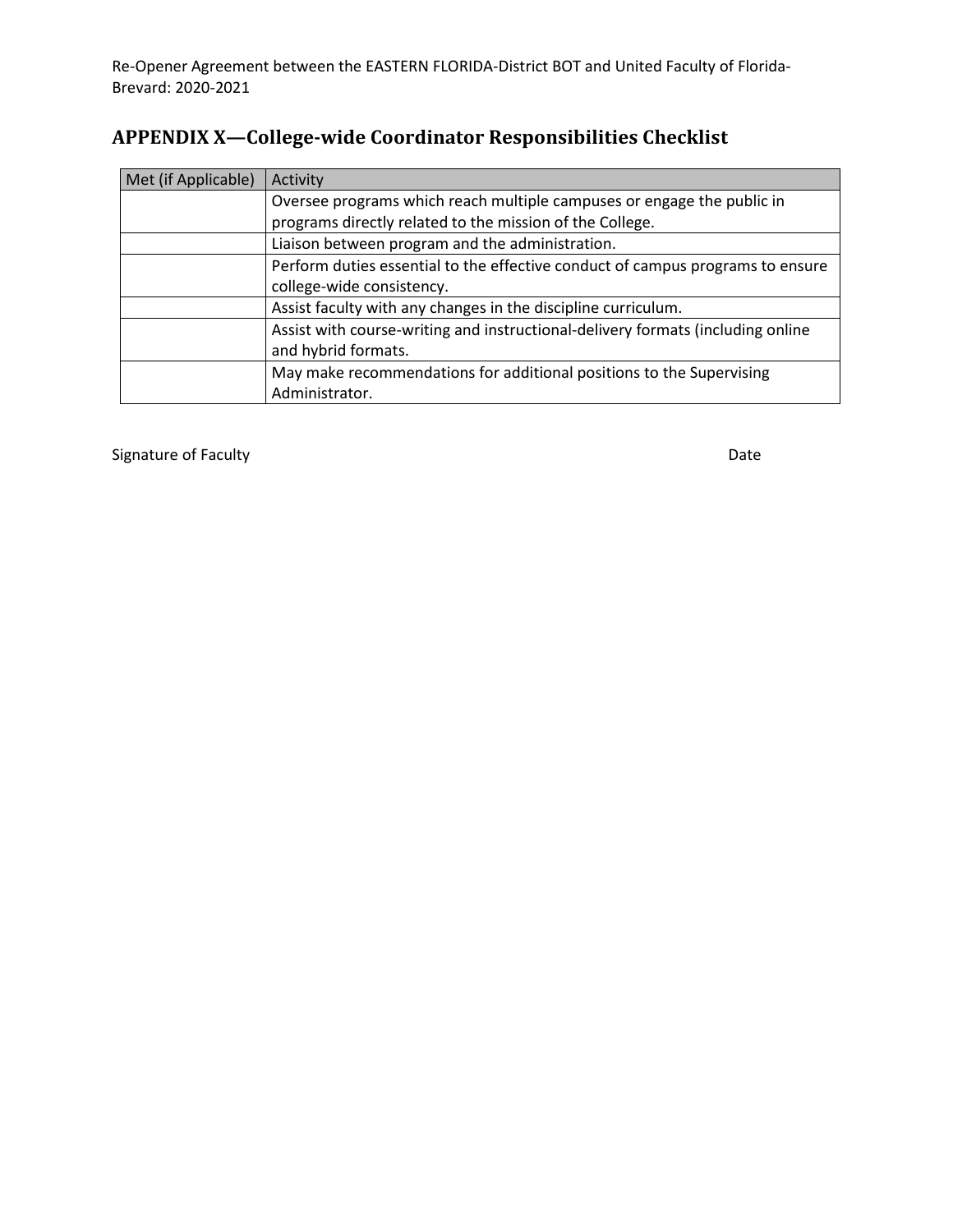| Met (If Applicable) | Activity                                                                        |  |  |  |  |  |
|---------------------|---------------------------------------------------------------------------------|--|--|--|--|--|
|                     | Perform duties essential to the effective conduct of campus programs.           |  |  |  |  |  |
|                     | Liaison between program and the administration.                                 |  |  |  |  |  |
|                     | Perform duties essential to the effective conduct of campus programs to ensure  |  |  |  |  |  |
|                     | college-wide consistency.                                                       |  |  |  |  |  |
|                     | Assist faculty with any changes in the discipline curriculum.                   |  |  |  |  |  |
|                     | Assist with course-writing and instructional-delivery formats (including online |  |  |  |  |  |
|                     | and hybrid formats.                                                             |  |  |  |  |  |
|                     | May make recommendations for additional positions to the Supervising            |  |  |  |  |  |
|                     | Administrator.                                                                  |  |  |  |  |  |

# **APPENDIX Y—Campus-Based Coordinator Responsibilities Checklist**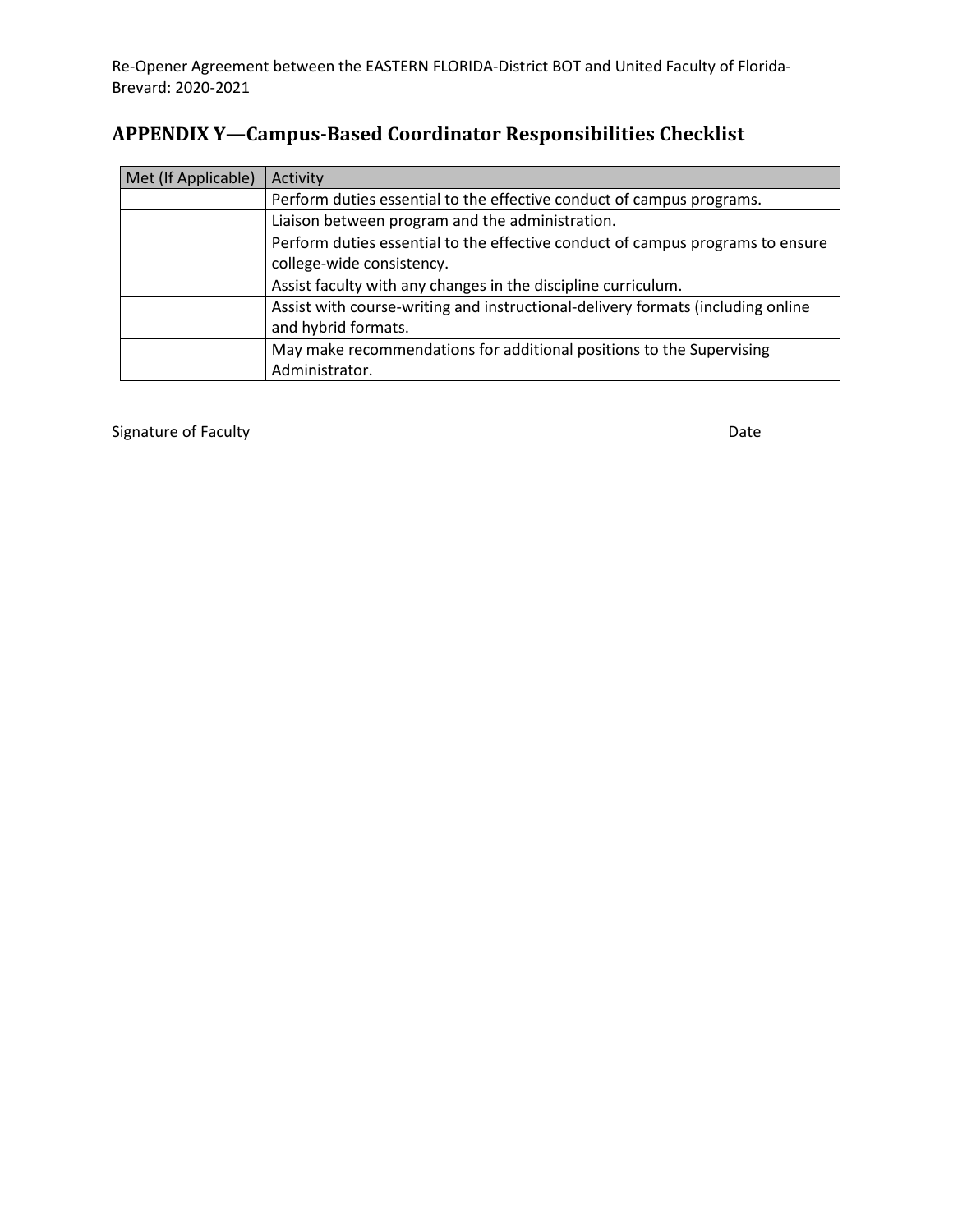| Met (if applicable) | Activity                                                                           |  |  |  |  |  |  |
|---------------------|------------------------------------------------------------------------------------|--|--|--|--|--|--|
|                     | Attended faculty meetings for textbook evaluation and adoption when necessary      |  |  |  |  |  |  |
|                     | Assisted the Department Chair with course scheduling                               |  |  |  |  |  |  |
|                     | Performed yearly curriculum review and updates as necessary with state             |  |  |  |  |  |  |
|                     | requirements                                                                       |  |  |  |  |  |  |
|                     | Attended required scheduled in-service activities except when on approved leave    |  |  |  |  |  |  |
|                     | Maintained required office hours                                                   |  |  |  |  |  |  |
|                     | Participated in developing, revising, and/or implementing a course or program as   |  |  |  |  |  |  |
|                     | needed.                                                                            |  |  |  |  |  |  |
|                     | Reviewed textbook selections as required                                           |  |  |  |  |  |  |
|                     | Attended all cluster meetings unless on approved leave or fulfilling a previously  |  |  |  |  |  |  |
|                     | scheduled college or academic-related commitment                                   |  |  |  |  |  |  |
|                     | Attended all required scheduled college-wide, campus-wide and area meetings        |  |  |  |  |  |  |
|                     | unless on approved leave                                                           |  |  |  |  |  |  |
|                     | Developed a syllabus that clearly defined grading policies, and final grade        |  |  |  |  |  |  |
|                     | calculation                                                                        |  |  |  |  |  |  |
|                     | Developed instructional materials that support the course competencies,            |  |  |  |  |  |  |
|                     | objectives, and core abilities                                                     |  |  |  |  |  |  |
|                     | Distributed or posted the syllabus to the students by the first day of class or as |  |  |  |  |  |  |
|                     | required by the Collective Bargaining Agreement and submitted a copy to the        |  |  |  |  |  |  |
|                     | Supervising Administrator or Department Chair                                      |  |  |  |  |  |  |
|                     | Provided accommodations as approved by the Student Access for Improved             |  |  |  |  |  |  |
|                     | Learning (SAIL) office.                                                            |  |  |  |  |  |  |
|                     | Attended graduation ceremony unless excused or on approved leave                   |  |  |  |  |  |  |
|                     | Reported census and accessibility compliance accurately and on time                |  |  |  |  |  |  |

# **APPENDIX Z—Faculty Responsibilities Checklist**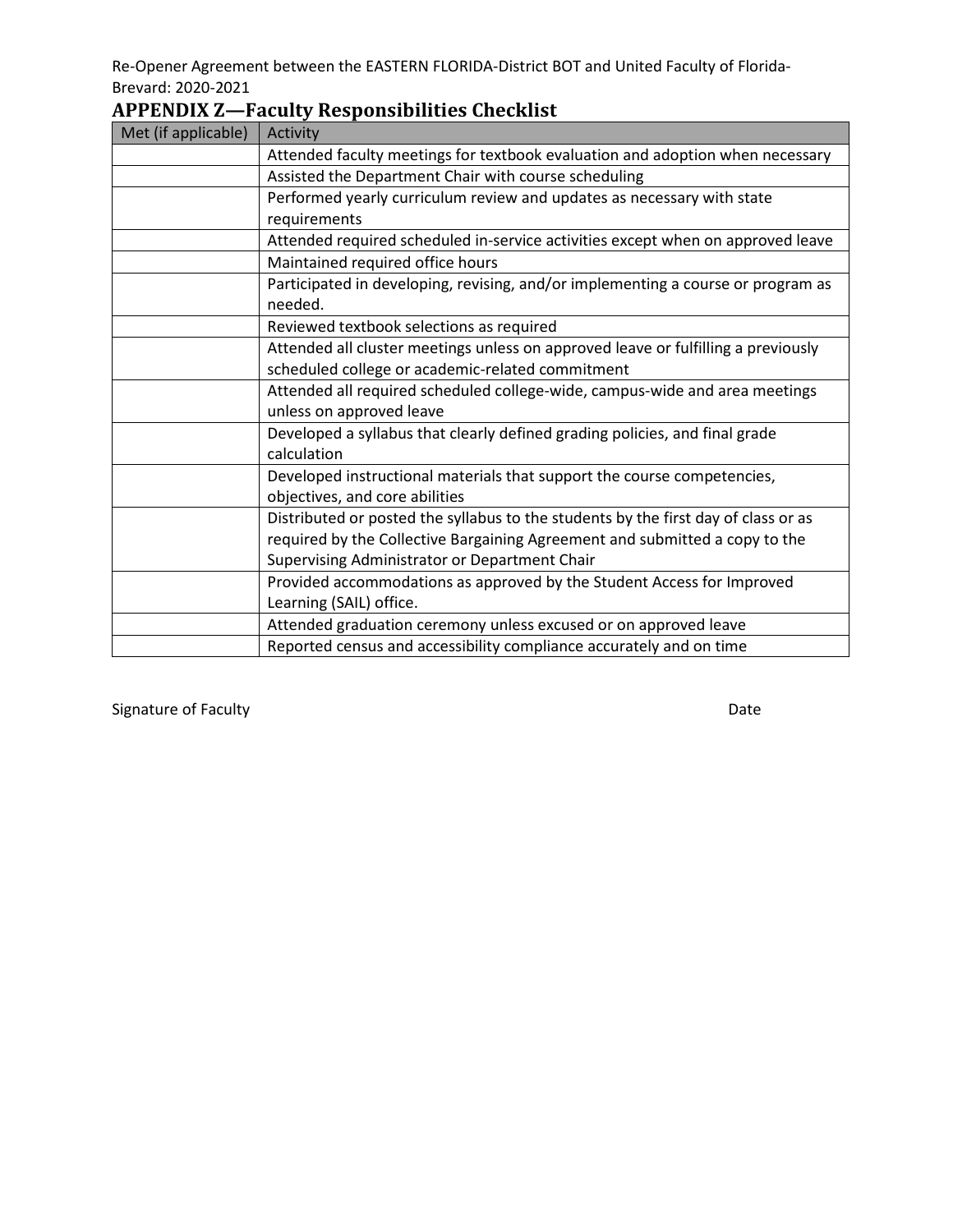# **Appendix AA: Faculty Schedule Request Form**

| Original |  | Amended |
|----------|--|---------|
|----------|--|---------|

Faculty should complete this form and submit electronically via e-mail to their Supervising Administrator. Please cc any Department Chair that oversees the requested courses when submitting. Note 1: Part-time faculty use section 2 for schedule requests and disregard the load point column.

Name: \_\_\_\_\_\_\_\_\_\_\_\_\_\_\_\_\_\_\_\_\_\_\_\_\_\_\_\_\_ Campus: \_\_\_\_\_\_\_\_\_\_\_\_\_ Term: \_\_\_\_\_\_\_\_\_\_\_\_\_\_

Section 1: Load Request [Additional lines available on page two if needed]

| Course or<br>Release<br>(i.e. MAC-1105) | Term | Day | <b>Start</b><br>Time | Campus | <b>Credit Hours</b> | <b>Load Points</b> |
|-----------------------------------------|------|-----|----------------------|--------|---------------------|--------------------|
|                                         |      |     |                      |        |                     |                    |
|                                         |      |     |                      |        |                     |                    |
|                                         |      |     |                      |        |                     |                    |
|                                         |      |     |                      |        |                     |                    |
|                                         |      |     |                      |        |                     |                    |
| <b>TOTAL Load Points</b>                |      |     |                      |        |                     |                    |

#### Section 2: Overload Request [Additional lines available on page two if needed]

| Course<br>(i.e. MAC-1105)    | Term | Day | <b>Start</b><br>Time | Campus | <b>Credit Hours</b> | Overload<br>Points |
|------------------------------|------|-----|----------------------|--------|---------------------|--------------------|
|                              |      |     |                      |        |                     |                    |
|                              |      |     |                      |        |                     |                    |
|                              |      |     |                      |        |                     |                    |
|                              |      |     |                      |        |                     |                    |
|                              |      |     |                      |        |                     |                    |
|                              |      |     |                      |        |                     |                    |
|                              |      |     |                      |        |                     |                    |
|                              |      |     |                      |        |                     |                    |
| <b>TOTAL Overload Points</b> |      |     |                      |        |                     |                    |

#### Section 3: Banking Request

| Course<br>(i.e. MAC-1105) | Term | Day | <b>Start</b><br><b>Time</b> | Campus | <b>Credit Hours</b> | <b>Banking Points</b> |
|---------------------------|------|-----|-----------------------------|--------|---------------------|-----------------------|
|                           |      |     |                             |        |                     |                       |
|                           |      |     |                             |        |                     |                       |
|                           |      |     |                             |        |                     |                       |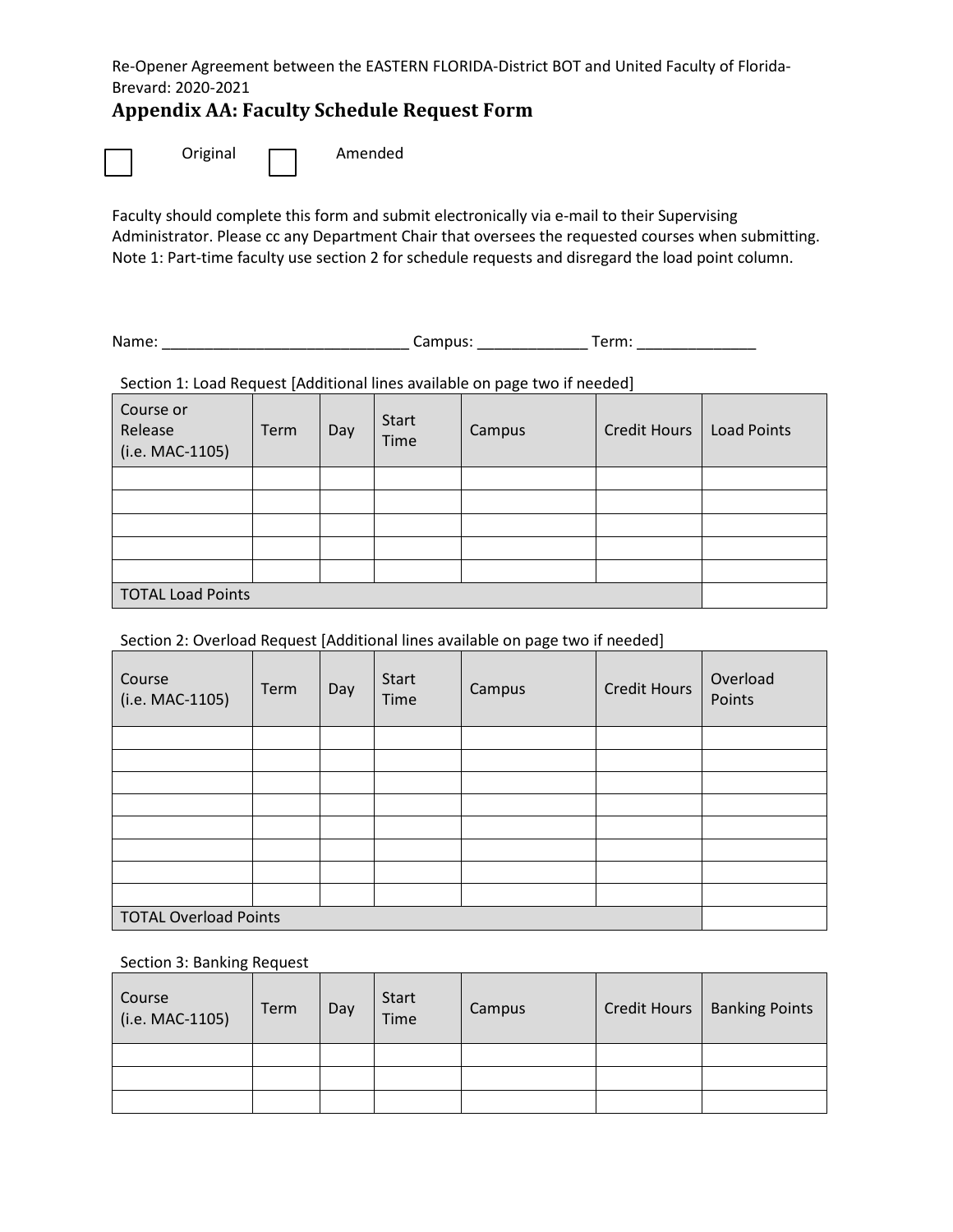| <b>TOTAL Banking Points</b> |  |  |  |  |
|-----------------------------|--|--|--|--|

**TOTAL Points for Semester**

Faculty: \_\_\_\_\_\_\_\_\_\_\_\_\_\_\_\_\_\_\_\_\_\_ Provost: \_\_\_\_\_\_\_\_\_\_\_\_\_\_\_\_\_\_\_\_\_\_

Section 1 continued: Load Request

| Course<br>(i.e. MAC-1105) | Term | Day | Start Time   Campus | <b>Credit Hours</b> | Load Points |
|---------------------------|------|-----|---------------------|---------------------|-------------|
|                           |      |     |                     |                     |             |
|                           |      |     |                     |                     |             |
|                           |      |     |                     |                     |             |
|                           |      |     |                     |                     |             |
|                           |      |     |                     |                     |             |
|                           |      |     |                     |                     |             |
|                           |      |     |                     |                     |             |
|                           |      |     |                     |                     |             |
|                           |      |     |                     |                     |             |
|                           |      |     |                     |                     |             |
|                           |      |     |                     |                     |             |
|                           |      |     |                     |                     |             |
|                           |      |     |                     |                     |             |
|                           |      |     |                     |                     |             |
|                           |      |     |                     |                     |             |
|                           |      |     |                     |                     |             |
|                           |      |     |                     |                     |             |
|                           |      |     |                     |                     |             |
|                           |      |     |                     |                     |             |
|                           |      |     |                     |                     |             |

#### Section 2 continued: Overload Request

| Course<br>(i.e. MAC-1105) | Term | Day | <b>Start Time</b> | Campus | <b>Credit Hours</b> | Overload<br>Points |
|---------------------------|------|-----|-------------------|--------|---------------------|--------------------|
|                           |      |     |                   |        |                     |                    |
|                           |      |     |                   |        |                     |                    |
|                           |      |     |                   |        |                     |                    |
|                           |      |     |                   |        |                     |                    |
|                           |      |     |                   |        |                     |                    |
|                           |      |     |                   |        |                     |                    |